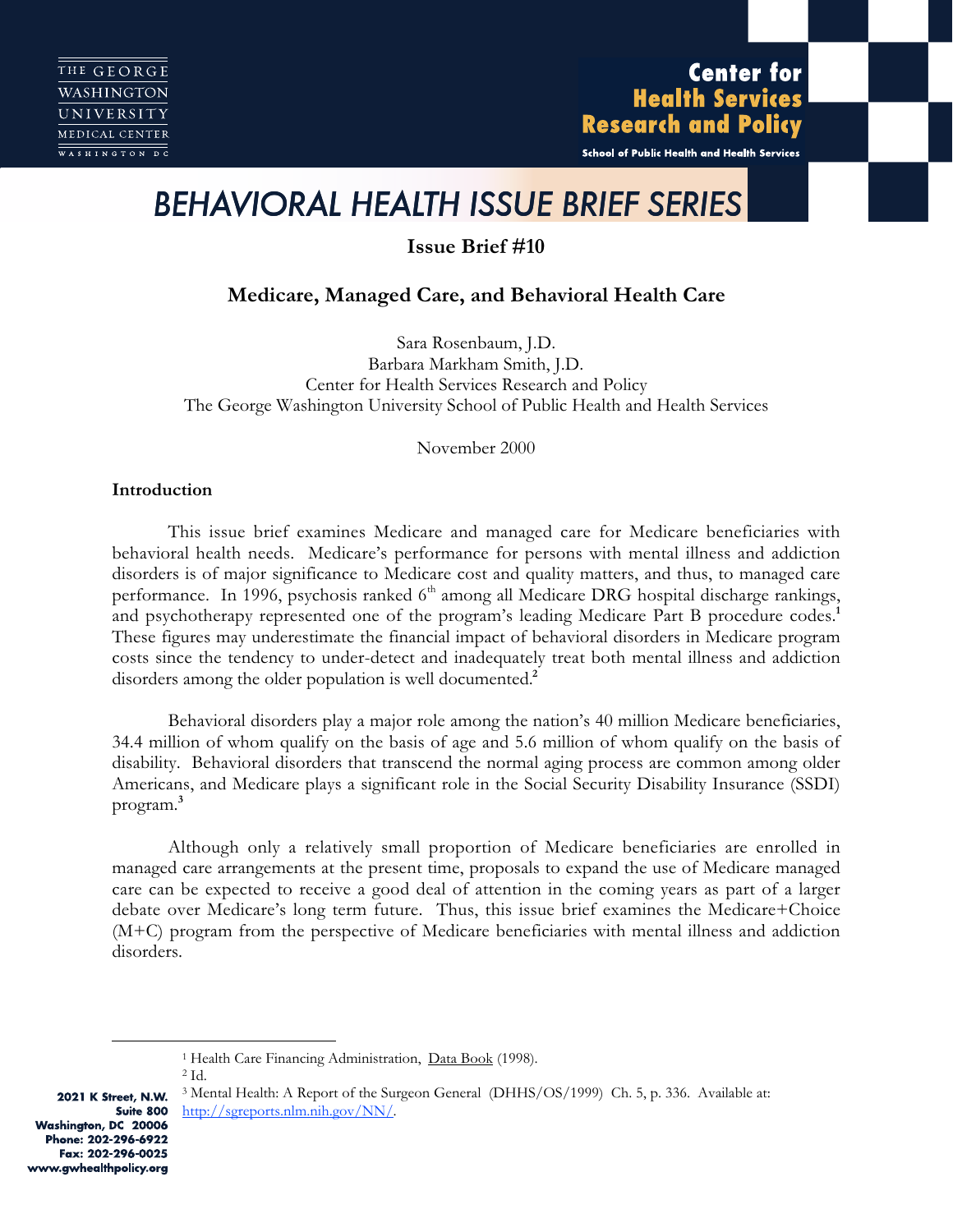Following a brief overview of Medicare's basic behavioral health coverage provisions and the M+C program, this issue brief reviews federal M+C performance specifications from a behavioral health perspective.

### **An Overview of Medicare**

#### Basic Structure

Medicare is a social insurance program that entitles recipients of Social Security Old Age Survivors and Disability Insurance to coverage for a defined set of benefits. Medicare consists of Parts A, B and C. Part A confers coverage for medically necessary hospital, skilled nursing facility, and home health care and is financed through payroll taxes paid jointly by employers and employees. The payroll tax is a non-discretionary deduction for both employers and employees and benefits vest upon attainment of age 65 or the onset of a qualifying disability.**<sup>4</sup>**

Part B is a voluntary program that is open to enrollment by persons entitled to Medicare Part A. Part B covers physician services, services of other clinical providers,**<sup>5</sup>** and a range of outpatient, diagnostic, home health care and durable medical equipment services. Largely subsidized by general revenues, Part B is also supported by enrollee premiums, with premium contributions capped at 25 percent of program costs.**<sup>6</sup>**

Medicare Part C, created by the Balanced Budget Act of 1997 (BBA), establishes the M+C program. M+C expands the use of managed care and other insurance products under the program. Part C establishes minimum qualification specifications for participating managed care organizations and revises the managed care payment methodology. The law also provides certain beneficiary safeguards and program performance standards.

Medicare's achievements have been extensively documented. The program has improved longevity and the quality of life and has been widely hailed for its role in reducing the level of economic and racial disparities.**<sup>7</sup>** Medicare financing undergirds the modern health system and has made possible the dissemination to the broader population of technological advances in medical care, particularly care in hospital inpatient settings.

#### Medicare Limitations Relevant to Mental Illness and Addiction Disorders

As with many social programs, Medicare suffers from certain limitations which have received significant attention in recent years. Most of these limitations, some of which reflect the general nature of insurance and others of which underscore Medicare's need for modernization in a

<sup>4 42</sup> U.S.C. §1395 et seq.

<sup>5</sup> Freestanding clinical providers whose services are covered under Medicare are federally qualified health centers and rural health clinics. Federally qualified health center and rural health clinic services include the services of clinical psychologists and clinical social workers. §1861aa of the Social Security Act.

<sup>6</sup> In 2000, the Medicare Part B beneficiary premium payment amounted to \$45.50 per month.

<sup>7</sup> Karen Davis and Cathy Schoen, Health and the War on Poverty (Brookings Press, Washington D.C., 1977); Marilyn Moon, Medicare, Now and in the Future (Urban Institute Press, Washington D.C., 1993); Barbara Smith and Sara Rosenbaum, "Potential Effects of the 'Premium Support' Proposal on the Security of Medicare" *The Journal of the American Medical Association*, November 10, 1999.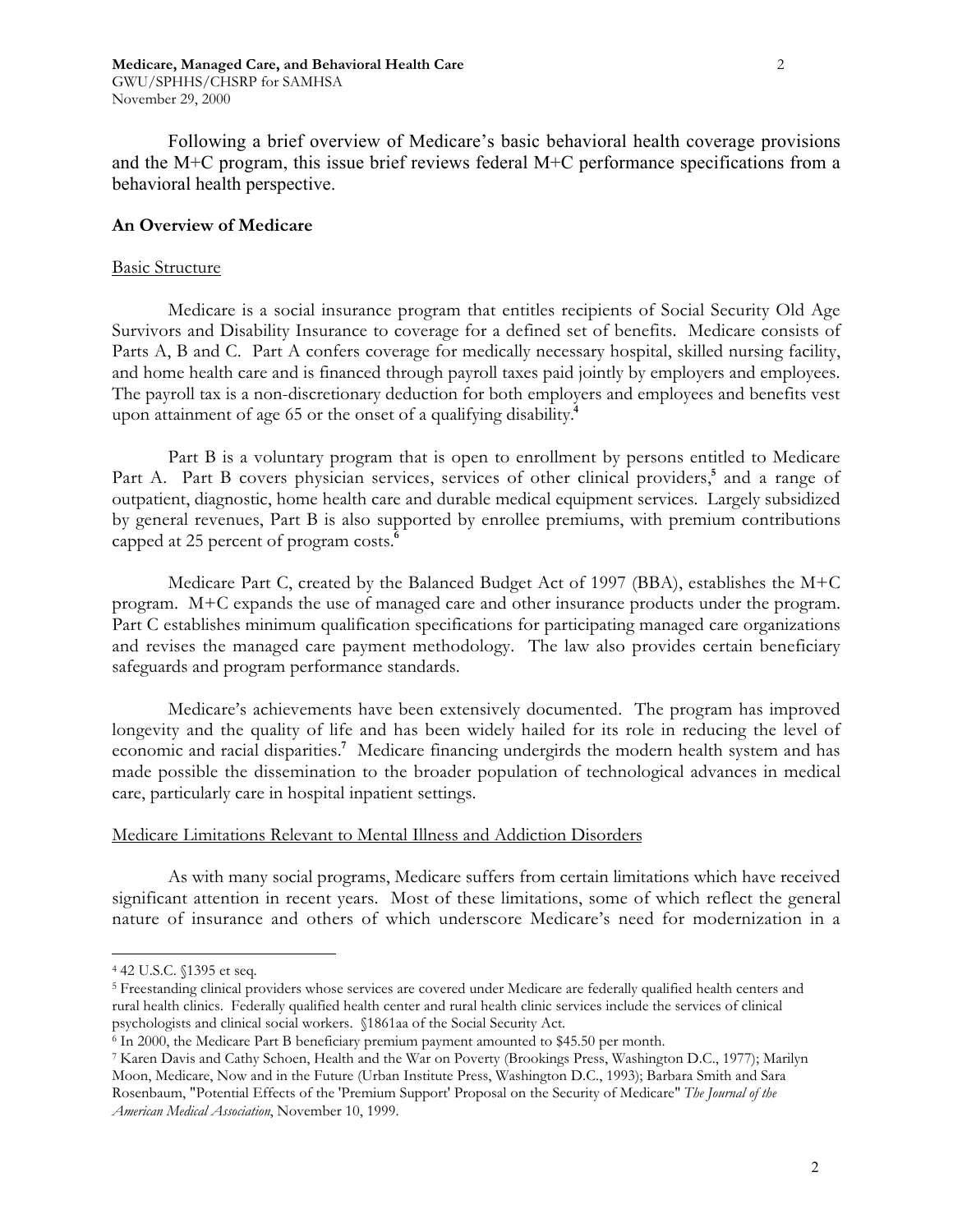dramatically altered health care environment, take on more significance in the case of persons with chronic illnesses and disabilities such as mental illness and addiction disorders. Furthermore, Medicare contains certain coverage limitations specific to mental illness that may result in the underfinancing of necessary behavioral health services in a managed care setting, particularly in an era of tightened premium payment levels.

Medicare's limitations with respect to both services and eligibility have been extensively documented over the years. First, Medicare fails to cover non-hospital, institutional care services other than services furnished by skilled nursing facilities during recovery from a spell of illness that requires prior hospitalization.**<sup>8</sup>** Long term institutional care of the type found in the Medicaid program is not covered.

Second, Medicare fails to cover virtually all outpatient prescription drugs. Because the lack of prescription drug coverage among retirees and persons with disabilities is associated with lower family income, lower-income Medicare beneficiaries (who are also at heightened risk for both physical and mental illness) are most at risk for non-coverage. This gap in Medicare coverage is particularly serious for persons with mental illness and addiction disorders; data indicate that prescription drug spending may be the single fastest growing component of total national mental illness/addiction disorder (MI/AD)-related health expenditures.**<sup>9</sup>**

Third, cost-sharing for covered benefits is relatively high and is particularly so for services related to the treatment of mental illness.**<sup>10</sup>** Medicare covers a range of MI/AD-related services, including the services of both independent and clinic-based psychiatrists, psychologists, counselors, and mental health and addiction treatment facilities. However, among all procedures for the treatment of illness, mental illness is singled out for additional limitations. In contrast to normal cost-sharing rules, the basic Medicare program pays only 62.5% of allowable charges for MI/AD services compared to 80% for services related to the diagnosis and treatment of physical disorders.**<sup>11</sup>** Furthermore, psychiatric inpatient coverage is limited to 190 lifetime days rather than the normal spell-of-illness standard applicable to hospitalization for physical health problems.**<sup>12</sup>** High costsharing particularly affects beneficiaries whose incomes are too low to enable them to buy supplemental coverage to augment Medicare's limited coverage but not low enough to qualify for Medicaid. An estimated one-third of all Medicare beneficiaries rely on Medicare alone for virtually all medical care and thus potentially face significant out-of-pocket medical expenses.**<sup>13</sup>**

Fourth, the medical necessity standard used by Medicare reflects the standards found in conventional insurance products; this limitation is consistent with the fact that Medicare was enacted to provide for older Americans the same type of coverage that employers furnish to working age persons and their family members.**<sup>14</sup>** Under Medicare's coverage rules, otherwise covered services

- <sup>11</sup> But note that the 62% rule does not apply in the case of FQHC and RHC services.
- 12 Social Security Act S. 1812(b)(3), 1833.

<sup>8 §1861(</sup>i) of the Social Security Act.

<sup>9</sup> Coffey, *supra.*

<sup>10</sup> Medicare Payment Advisory Commission. Report to the Congress: Selected Medicare Issues (June 1999). Available at: http://www.medpac.gov/publications/generic\_report\_display.cfm?report\_type\_id=1.

<sup>13</sup> The Henry J. Kaiser Family Foundation. Medicare Quick Facts. Available at: http://www.kff.org/docs/sections/medicare/quickfacts.html.

<sup>14</sup> Rand Rosenblatt, Sylvia Law, and Sara Rosenbaum, *Law and the American Health Care System* (Foundation Press, NY, NY, 1997; 2000-01 supplement). Ch. 4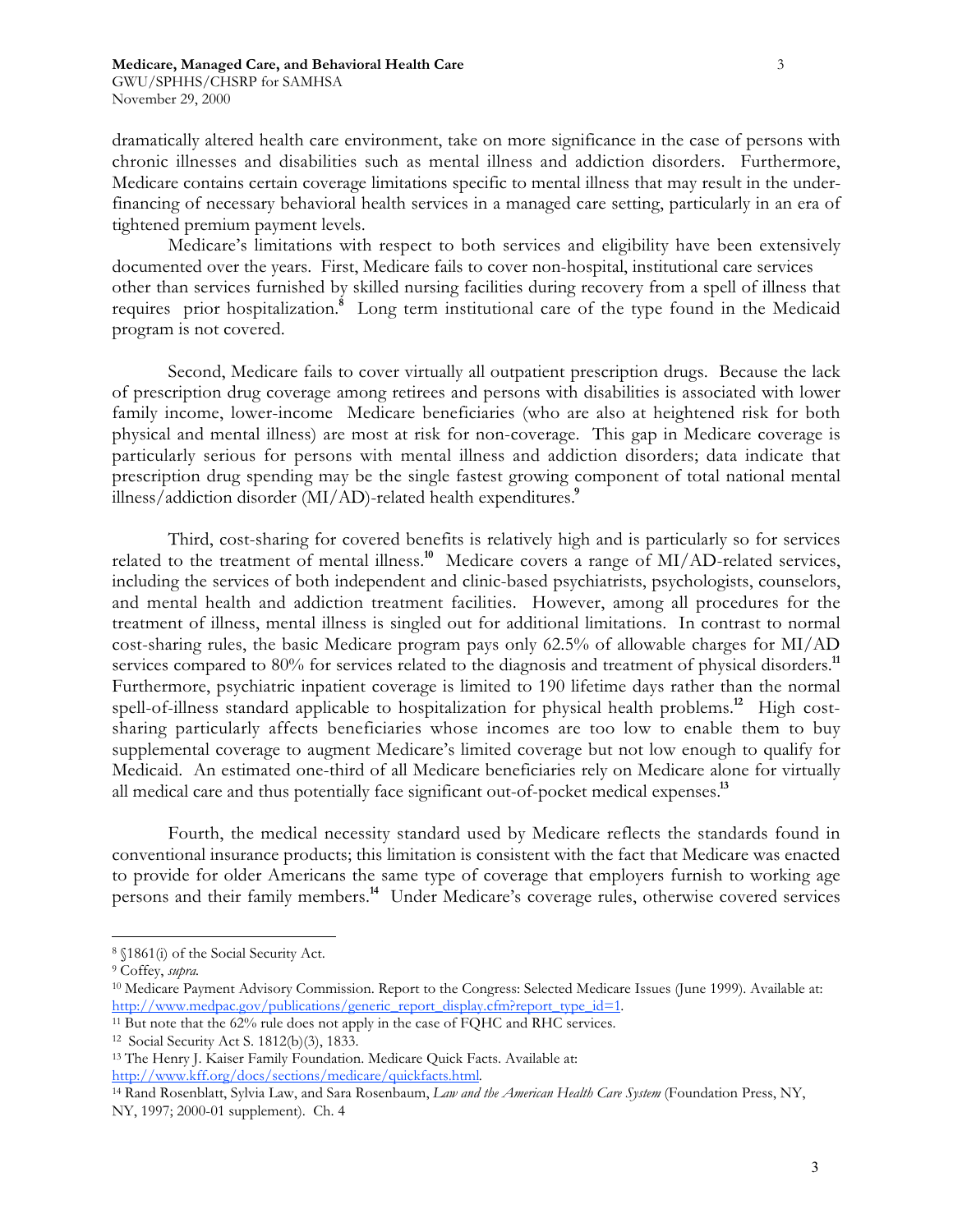are excluded unless they are "reasonable and necessary for the diagnosis or treatment of illness or injury or to improve the functioning of a malformed body member."**<sup>15</sup>** Services that are not considered necessary and reasonable to treat an illness or injury, such as maintenance services for persons with chronic and disabling conditions, would not be covered. However, the "judicial gloss" that has been placed on the program as a result of more than 35 years of Medicare coverage appeals has clarified that in order to be considered "treatment," under the Act, a procedure does not have to restore full "normal functioning" and need only improve a patient's condition in accordance with reasonable medical evidence, with strong emphasis placed by courts on the opinion of treating physicians.**<sup>16</sup>** Thus, as a practical matter, Medicare finances a substantial amount of care related to chronic illness.

Fifth, Medicare imposes a two-year waiting period on coverage for SSDI recipients following a finding of disability. Given the distribution of diagnostic conditions under the SSDI programs (discussed below), the two-year exclusionary provision has particular significance for persons with mental illness. Finally, since 1996, the SSDI program has excluded individuals whose disability is primarily based on alcohol abuse or addiction disorder.

# The Impact of Mental Illness and Addiction Disorders on the Medicare Beneficiary Population and on Medicare Expenditures

Mental illness and addiction disorders have a significant influence over Medicare costs and quality because of the prevalence of both conditions among Medicare populations. Based on 1994 data from the U.S. Public Health Service, an estimated 12.7 percent of Medicare claimants have a primary diagnosis of MI/AD.**<sup>17</sup>** Another 4.9 percent present MI/AD as a secondary diagnosis.**<sup>18</sup>**

# *Older Beneficiaries:*

It is difficult to accurately assess the true extent of the impact of MI/AD disorders on Medicare because it is difficult to measure and identify the prevalence of mental illness and addiction disorders among the elderly.**<sup>19</sup>** Indeed, there are relatively limited data on MI/AD in the Medicare population. Approximately 20 percent of persons ages 55 and older experience specific mental disorders that are not a normal part of the aging process, including late onset schizophrenia, post-traumatic stress disorder (the prevalence of which is expected to increase as Vietnam veterans enter Medicare), various anxiety disorders, and the psycho-social sequelae to Alzheimer's disease. Anxiety disorders occur in 11.4% of older adults in any given year. Suicide rates are highest among older adults compared to all other age-groups.**<sup>20</sup>**

Mental illness among older Americans is not well understood, in part because the normal aging process is associated with the loss of mental functioning and in part because mental disorders among older persons are likely to occur as part of an overall accumulation of physical and mental health problems. Similarly, addiction disorders and other substance abuse among older persons are

<sup>15 §1862(</sup>a) of the Social Security Act.

<sup>16</sup> *Law and the American Health Care System*, Ch. 2(G).

<sup>17</sup> Mental Health, United States, 1998, Ch.12.

<sup>18</sup> Ibid.

<sup>19</sup> United States Public Health Service, "Mental Health, A Report of the Surgeon General". op cit.

<sup>20</sup> Ibid.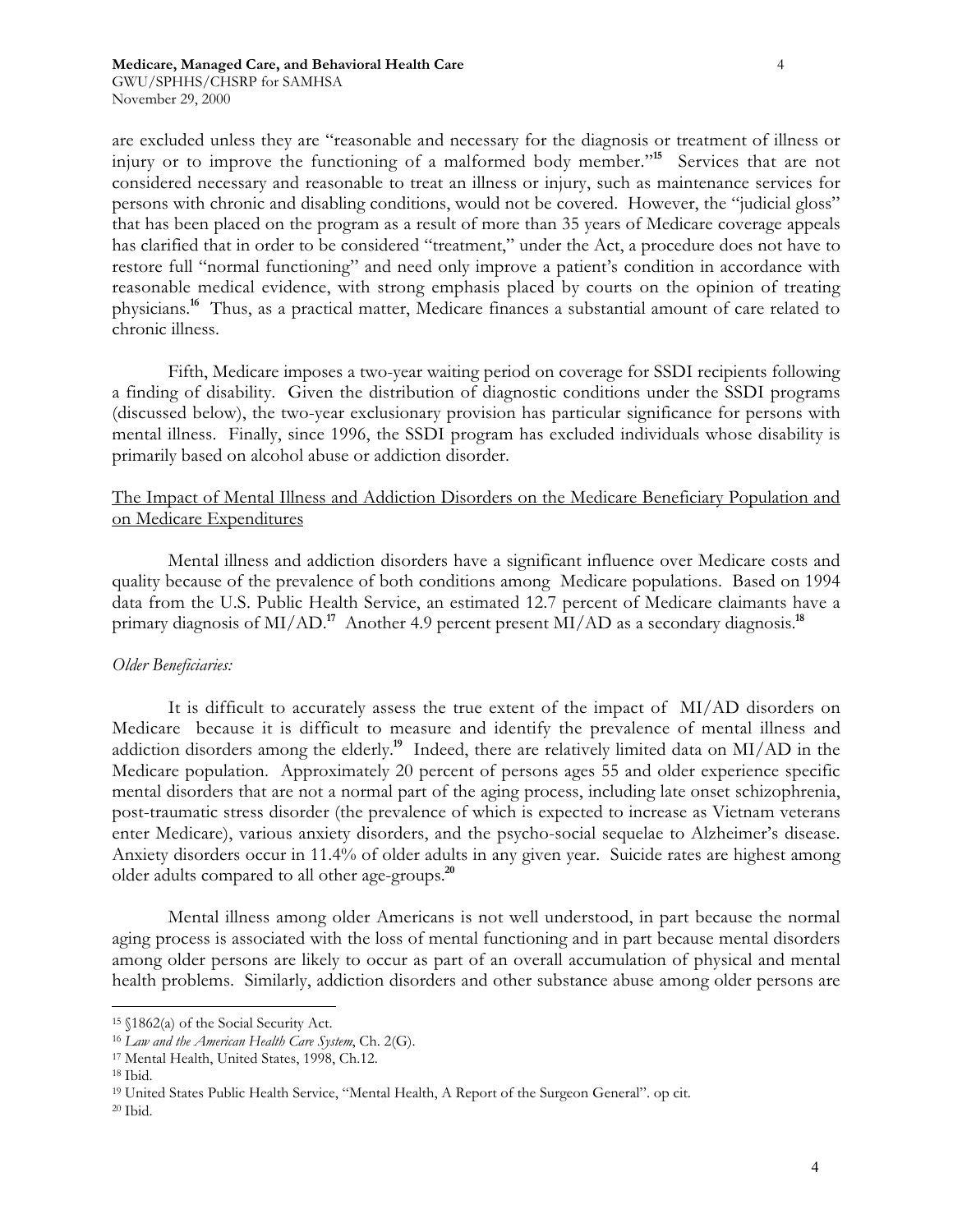less well understood. The clinical definitions for these disorders have been developed from experience with younger populations; thus, their presence may be missed if practice guidelines developed for the non-elderly populations are used. Older people have lower tolerance abilities for chemical substances and appear to experience their effects at much lower "dosages" than are associated with addiction disorders among non-elderly persons.

Among older beneficiaries, identified addiction disorders present primarily as alcoholism and misuse of prescription drugs rather than use of illicit drugs.**<sup>21</sup>** However, the prevalence of addiction disorders involving illicit drugs is expected to increase with the entry of the baby boomers into Medicare because of their greater tendency to use illicit drugs.**<sup>22</sup>**

#### *Beneficiaries with Disabilities:*

Mental illness plays a singularly important role in the SSDI program and thus, mental illness can be expected to be quite prevalent among beneficiaries whose eligibility is based on the receipt of disability benefits. In 1995, 22 percent of all SSDI recipients were estimated to be disabled as a result of mental, psychoneurotic and personality disorders. This group of disorders represented the single largest medical basis for disability that year. Moreover, federal statistics indicate that between 1970 and 1995, mental disorders doubled as a proportion of all disabling conditions under the SSDI program.**<sup>23</sup>** In Medicare, 31.6 percent of those with MI/AD have SSI/SSDI status. Nearly onethird of those beneficiaries identified with MI/AD originally came into Medicare because of their disability status.**<sup>24</sup>**

With respect to alcoholism and addiction, changes in Medicare coverage enacted in 1996 prohibit coverage for individuals whose disability is primarily the result of addiction or alcoholism. However, these changes may have had little impact on the overall proportion of disabled beneficiaries for whom addiction or alcoholism is a co-occurring condition. Furthermore, these changes would not alter eligibility for persons whose disability at one time might have been associated with alcoholism or addiction but whose other health problems have now assumed primary importance in the finding of disability.

#### *The Impact of Mental Illness and Addiction Disorders on Medicare Spending:*

Notwithstanding the clinical under-identification of the scope of the problem, the effects of coverage limits in general, and the additional limits that apply to Medicare coverage of mental illness and addiction disorders, Medicare financing of mental health and addiction services is substantial. Among all persons with severe mental illness, more than 21% are insured by Medicare.**<sup>25</sup>** Medicare spending for mental health and addiction services is growing at a faster rate than spending by any other payer.**<sup>26</sup>** In 1996, Medicare accounted for 13.4 percent of all mental health and addiction

<sup>21</sup> Surgeon General's Report, *supra.*

<sup>22</sup> Ibid.

<sup>23</sup> United States House of Representatives, Committee on Ways and Means, *Green Book* (1995), Table 1-28.

<sup>24</sup> Mental Health 1998, *supra.*

<sup>25</sup> D.D. McAlpine and D. Mechanic, "Utilization of Specialty Mental Health Care Among Persons with Severe Mental Illness: the Roles of Demographics, Need, Insurance and Risk," *Health Services Research,* 35:1, Part II (April 2, 2000). 26 T. Mark, D. McKusick, E.King, et al., "National Expenditures for Mental Health, Alcohol and Other Drug Abuse Treatment, 1996," Department of Health and Human Services, Addiction and Mental Health Services Administration.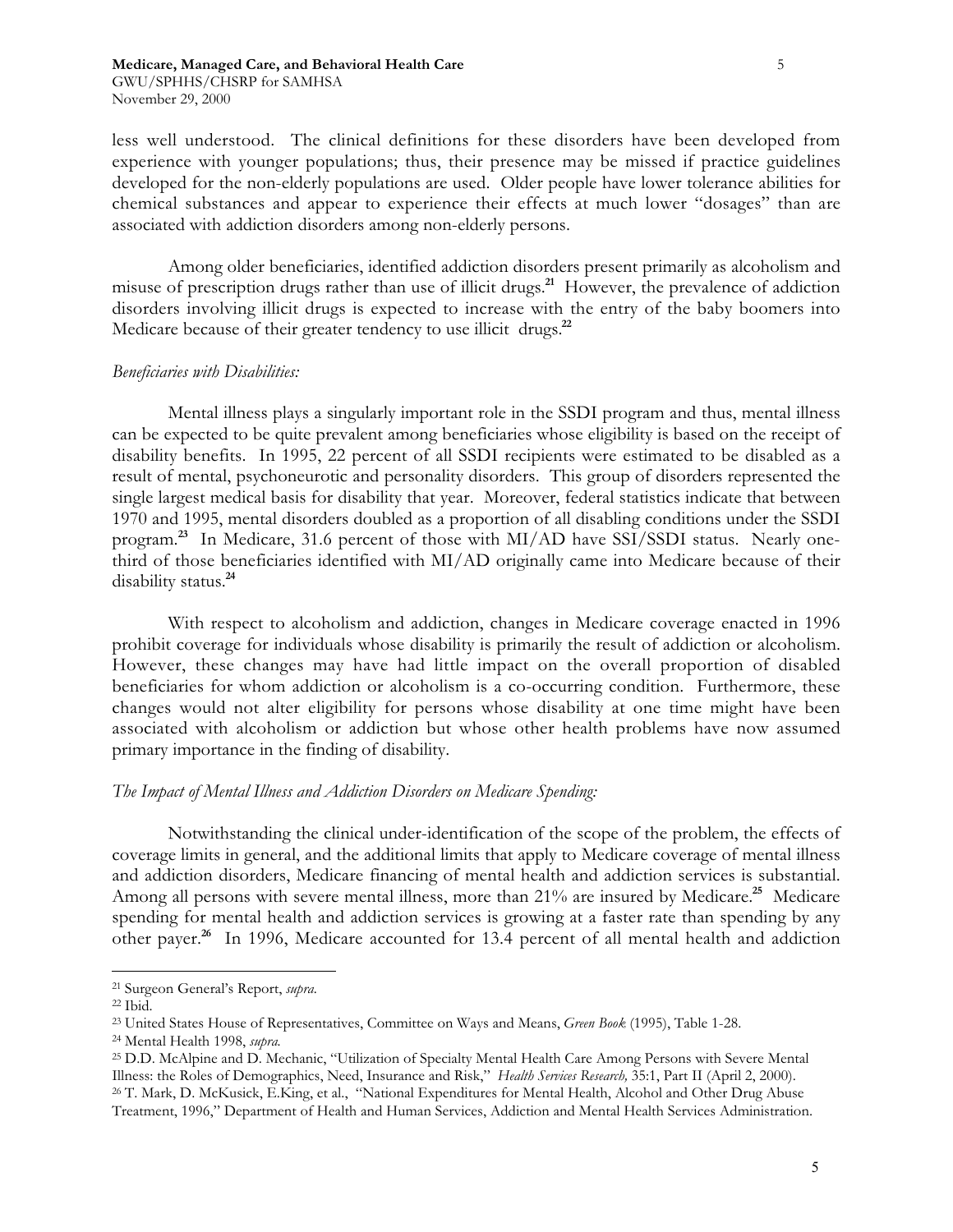services spending, amounting to \$10.55 billion. Of this amount, \$9.6 billion was spent on mental health services while \$608 million and \$441 million were spent on alcohol and other addiction disorders for older beneficiaries and beneficiaries with disabilities, respectively. Medicare spending on MI/AD-related services has increased at an average annual rate of 9.2% since 1986. Significantly, Medicare spending for services related to non-alcohol forms of addiction has grown at an average annual rate of 13.7 percent, reflecting the relative growth of diagnosed addiction as a medical problem among older persons and persons with disabilities. **<sup>27</sup>**

# **Managed Care and the M+C Program**

# In General

The M+C amendments of 1997 represent a Congressional effort to modernize Medicare's fundamentally important role in the health care system by broadening the program's reliance on private managed care products in the hope of containing costs while expanding beneficiary choices of types of insurance products. Whether the M+C program ultimately will be successful in bringing about Medicare's large-scale conversion to managed care is not clear at this point because statutory changes in the managed care payment methodology appear to have reduced companies' willingness to participate in the program. Thus questions have emerged about the efficacy of using managed care to generate cost-savings for Medicare.**<sup>28</sup>** Notwithstanding these questions, federal policymakers' ongoing interest in the use of managed care services and techniques for the Medicare population may be expected to increase as the size of the older population grows, as the current generation of older workers accustomed to managed care systems reaches retirement age, and as Medicare's cost pressures continue to mount. For these reasons, understanding the potential implications for persons with mental illness and addiction disorders of Medicare's existing managed care program structure is important in a period of changing public policy and widespread general interest in the performance of managed care for persons with mental illness and addiction disorders.

Managed care has the potential to result in care integration and greater investment in primary and preventive services that is more difficult to achieve in a fragmented fee-for-service system. Furthermore, in the case of older Americans, managed care may be able to avoid one of the greatest impediments to its smooth operation in the Medicaid context: shifting eligibility patterns that interrupt care and reduce preventive investment incentives. In other words, Medicare's universal entitlement structure promotes the type of continuity of coverage that is essential to the creation of stable insured service delivery arrangements.

At the same time, other factors may cause Medicare managed care to grow more slowly than originally anticipated. First, enrollment in Medicare managed care currently is voluntary and may not be particularly appealing for the millions of beneficiaries who basically are unfamiliar with managed care and unaccustomed to its operational structure. Second, a significant proportion of Medicare beneficiaries require an intensity of health services that extends far beyond the management and treatment norms of most managed care companies. With sufficient time, financial support, and market expansion incentives (such as compulsory enrollment to boost volume),

<sup>27</sup> Ibid.

<sup>28</sup> Health Care Financing Administration: Medicare Program--Medicare Choice Program. OGC-00-43 July 25, 2000. Available at http://www.gao.gov.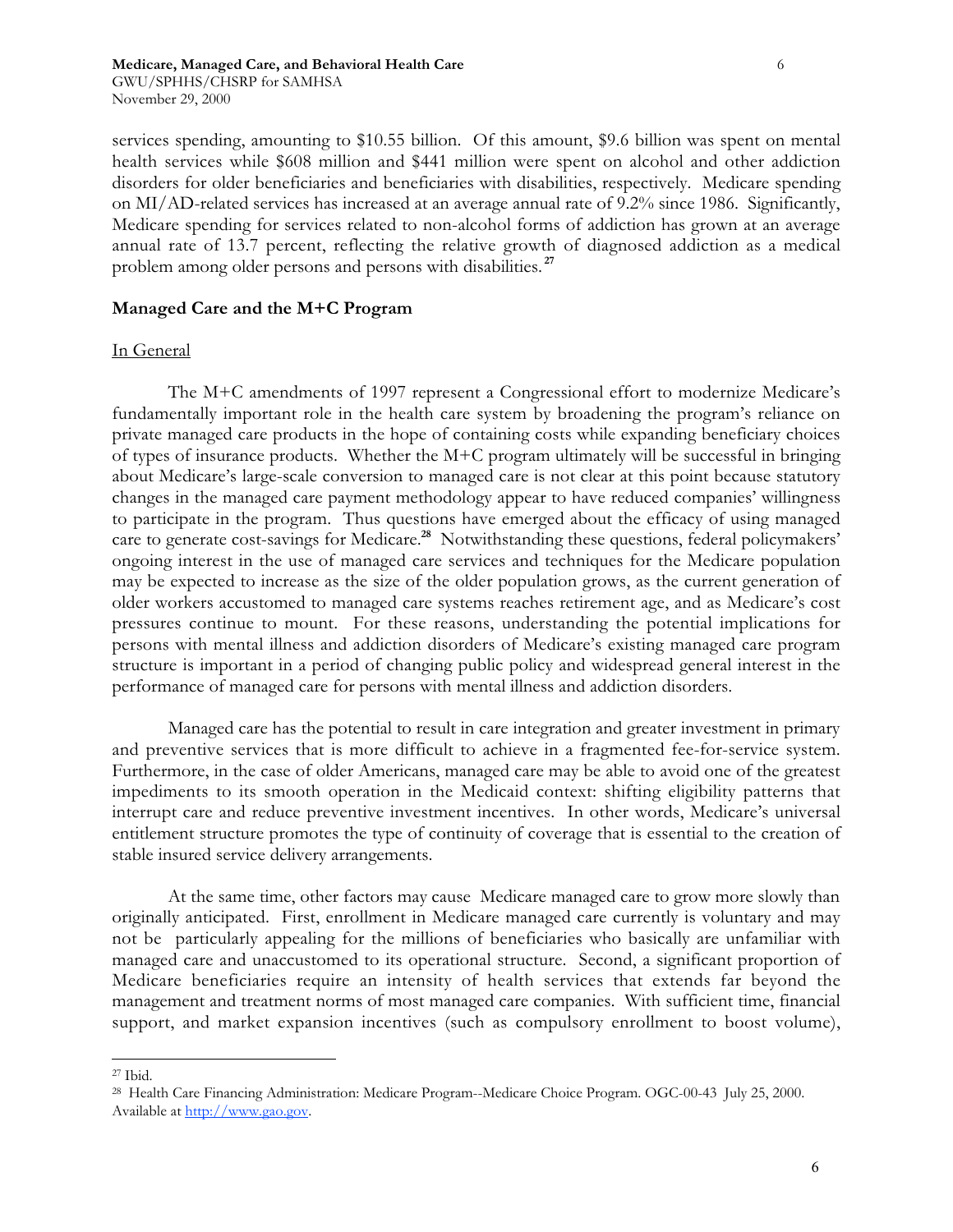companies might be expected to fill this market. However, as long as basic market incentives of payment and volume are missing, companies may be unwilling to structure their products to enable more intensive service delivery over a broader range of services. As with Medicaid, creating publicly sponsored managed care products for beneficiaries with a significant level of disability raises a unique set of issues. For beneficiaries with serious disabilities, health care costs are higher and utilization assumptions vary. Special considerations need to be given to the formation of networks, access protections, the development of practice standards and guidelines, and the deployment of quality measurement tools.

It is probably fair to say that under the current climate, the managed care industry on its own might not aggressively pursue Medicare beneficiaries with significant mental illness and addiction disorders. Research suggests (not surprisingly) that MCOs that participate in M+C do not offer products designed to attract beneficiaries with significant mental illness and addiction disorders. For example, in exchange for payment levels that exceed projected costs, Medicare MCOs have the option to offer their enrollees additional services and benefits and/or lower cost-sharing.**<sup>29</sup>** Given Medicare's more limited coverage for MI/AD services, companies might have used the generous payment levels they received prior to the 1997 M+C amendments to offer managed care products with enriched mental health benefits. Studies of pre-1997 Medicare managed care products do not suggest that companies specifically selected behavioral health for enriched coverage (although the additional prescription drug coverage that previously was relatively common under Medicare managed care certainly would have been attractive to any person with a serious health problem).

Nor does it appear that the Health Care Financing Administration (HCFA) has the ability to actively grow a specialty market for managed behavioral health care. As a matter of federal statutory law, M+C contractors must cover and furnish all services covered by Medicare. This statutory requirement effectively prevents HCFA from directly contracting with companies that furnish only a subset of Medicare-covered benefits and services. While HCFA might be able to contract with "disease management" companies that specialize in the comprehensive care of beneficiaries with specific health conditions (e.g., companies that enroll and comprehensively serve persons with MI/AD disorders),**<sup>30</sup>** the potential for such a market to develop under current conditions is probably non-existent, since the voluntary nature of Medicare managed care would produce too few covered lives to make such products viable, at least on a financial risk basis.

To be sure, there is no reason why disease management companies that specialize in managing Medicare beneficiaries with behavioral disorders could not sub-contract with general

<sup>29</sup> This incentive to furnish enriched coverage as a means of boosting enrollment was easier for companies to achieve when Medicare managed care payment rates were more generous. Payment limits enacted under the Balanced Budget Act of 1997 appears to have significantly limited companies' willingness to supplement what traditional Medicare offers. "Implementation of Medicare+Choice & Implications for Beneficiary Choice and Enrollment Lock-in: A Research Agenda," Brian Biles and Barbara Markham Smith, Center for Health Services Research and Policy, GWU School of Public Health and Health Services, the Commonwealth Fund (unpublished draft).

<sup>&</sup>lt;sup>38</sup> The use of specialty providers would not appear to constitute the type of discrimination that is specifically prohibited under federal law. Section 1852(b) of the Social Security Act. The anti-discrimination provisions of the law are designed to prevent Medicare MCOs from taking actions that keep out classes of persons based on health status. The use of specialty management companies for persons with serious health conditions that make their care in systems that lack specialized capabilities medically inappropriate is a different issue from activities aimed at promoting greater use of managed care by persons with behavioral disorders and encouraging the development of products that have special capabilities in this area.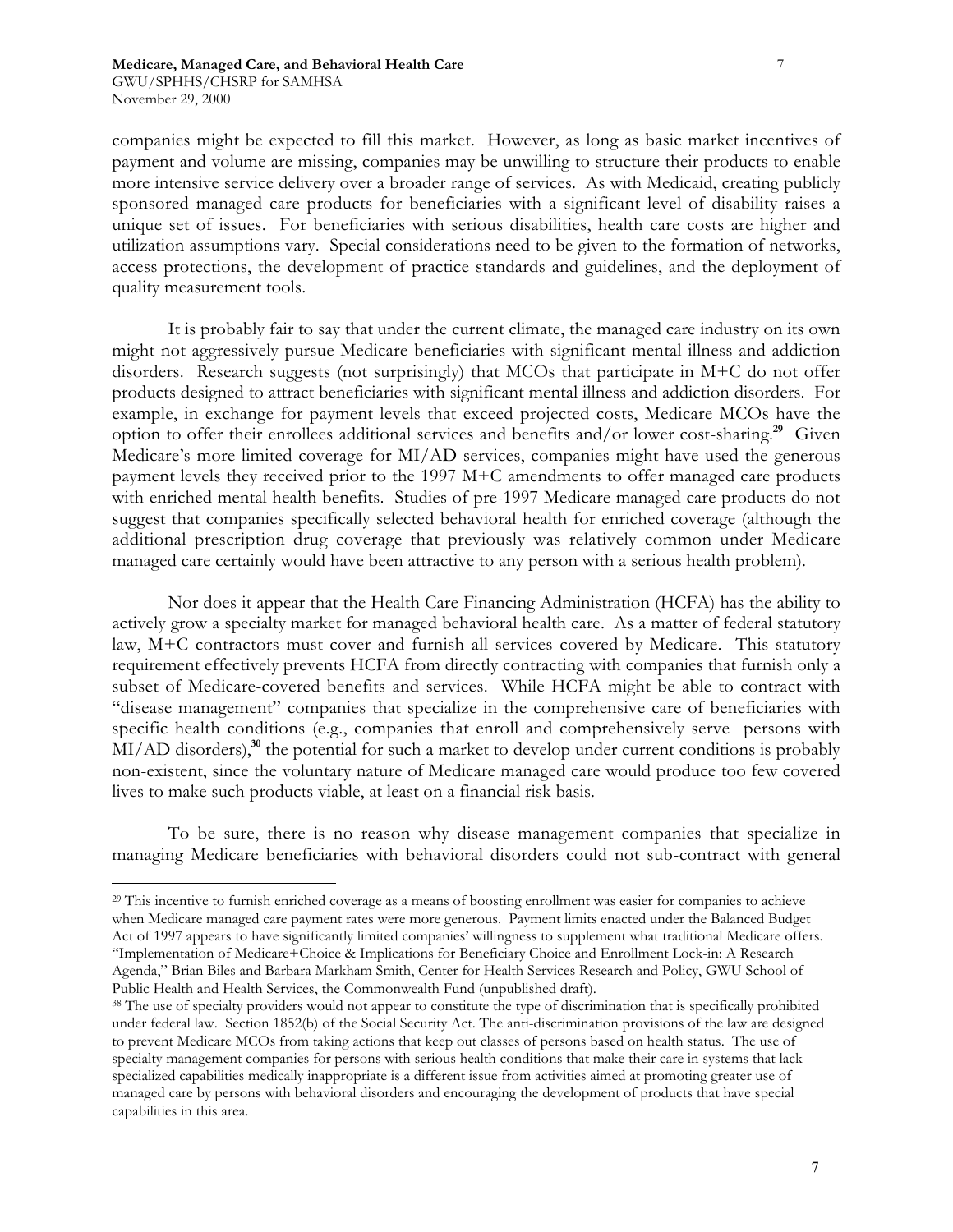service M+C plans for specialty management services. But as with prime contracts, the problem of small numbers may inhibit growth of such a specialty product. Furthermore, behavioral health coverage limitations in Medicare make the development of a specialty managed care industry much more difficult; Medicare simply covers too small a portion of the costs to make a specialty product viable.

If support for a more aggressive conversion to managed Medicare does grow in the coming years, then addressing both the general and MI/AD-specific structural limitations in the basic Medicare program takes on heightened importance because of the inability to ensure care of minimum quality in an environment in which the underlying financing mechanism simply fails to adequately fund critical health needs. Furthermore, even if managed care remains only a relatively modest aspect of Medicare, its performance for beneficiaries with mental illness and addiction disorders is a matter of great concern, given the prevalence of these conditions among the beneficiary population and the potential for managed care companies to make design choices that minimize the enrollment of these populations or either overtly or subtly invite their disenrollment.

In the absence of a more sweeping conversion to managed care, a central question for beneficiaries thus becomes the extent to which the design of the existing M+C program is consistent with the specific concerns that arise in the management of persons with serious and disabling health conditions. In the case of mental illness and addiction disorders, these concerns may be even more pressing since, compared to other chronic illnesses and disabilities, mental illness and addiction disorders suffer from inherent under-coverage problems as a result of the limitations in the basic Medicare program described above.

# An Analysis of Current M+C Program Standards

Unlike Medicaid managed care, where much of the legal framework within which the industry operates can be found in the large contracts between state agencies and MCOs,  $M+C$ participation standards can be found in the federal statute itself as well as program regulations. A major question thus becomes how these federal standards address the natural and inevitable use of market-oriented product design and administration techniques to minimize enrollment by persons with higher health needs, particularly those with MI/AD whose care and treatment in a Medicare context are particularly under-financed.

# *Methods*

For purposes of this analysis of M+C program standards in the context of mental illness and addiction disorders, we examine existing standards in several of the major domains that we have developed for our Medicaid managed care contract analyses. **<sup>31</sup>** These domains relate to the key working elements of managed care: enrollment; disclosure of information; membership; benefits and coverage decision-making, provider network composition and capabilities; access, and quality measurement and improvement. Because the domains used for our Medicaid managed care studies have been developed with the assistance of experts in behavioral health care, we designed this

<sup>31</sup> Sara Rosenbaum et. al., *Negotiating the New Health System: A Nationwide Study of Medicaid Managed Care Contracts, 3rd Edition. Special Report: Mental Illness and Addiction Disorders and Medicaid Managed Care.* (Center for Health Services Research and Policy, The George Washington University School of Public Health and Health Services, Washington D.C., 2000).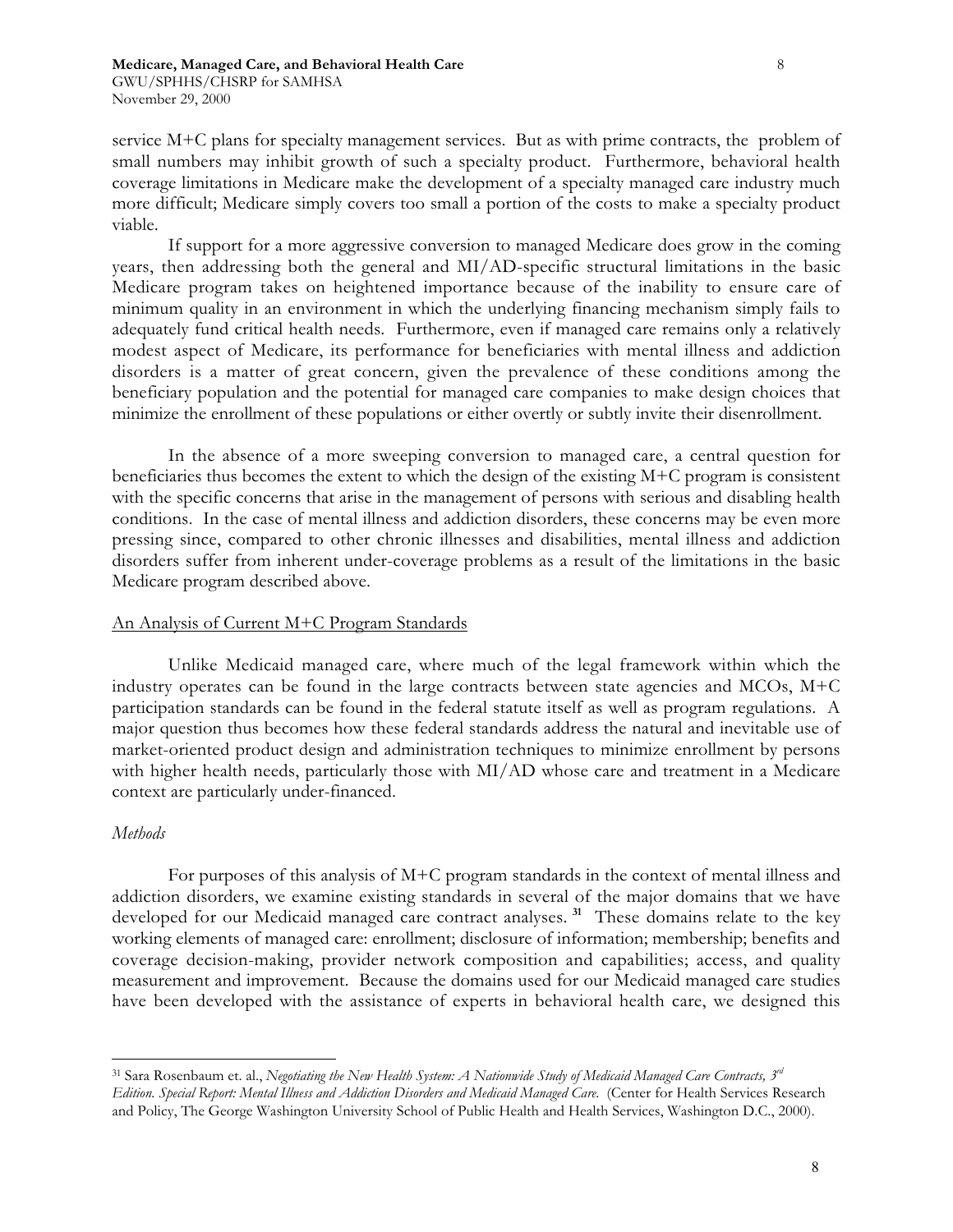analysis to use the same domains. Specifically, we analyzed the existing M+C standards against the analytic domains, taken from our earlier contract studies work, that are shown in Figure 1.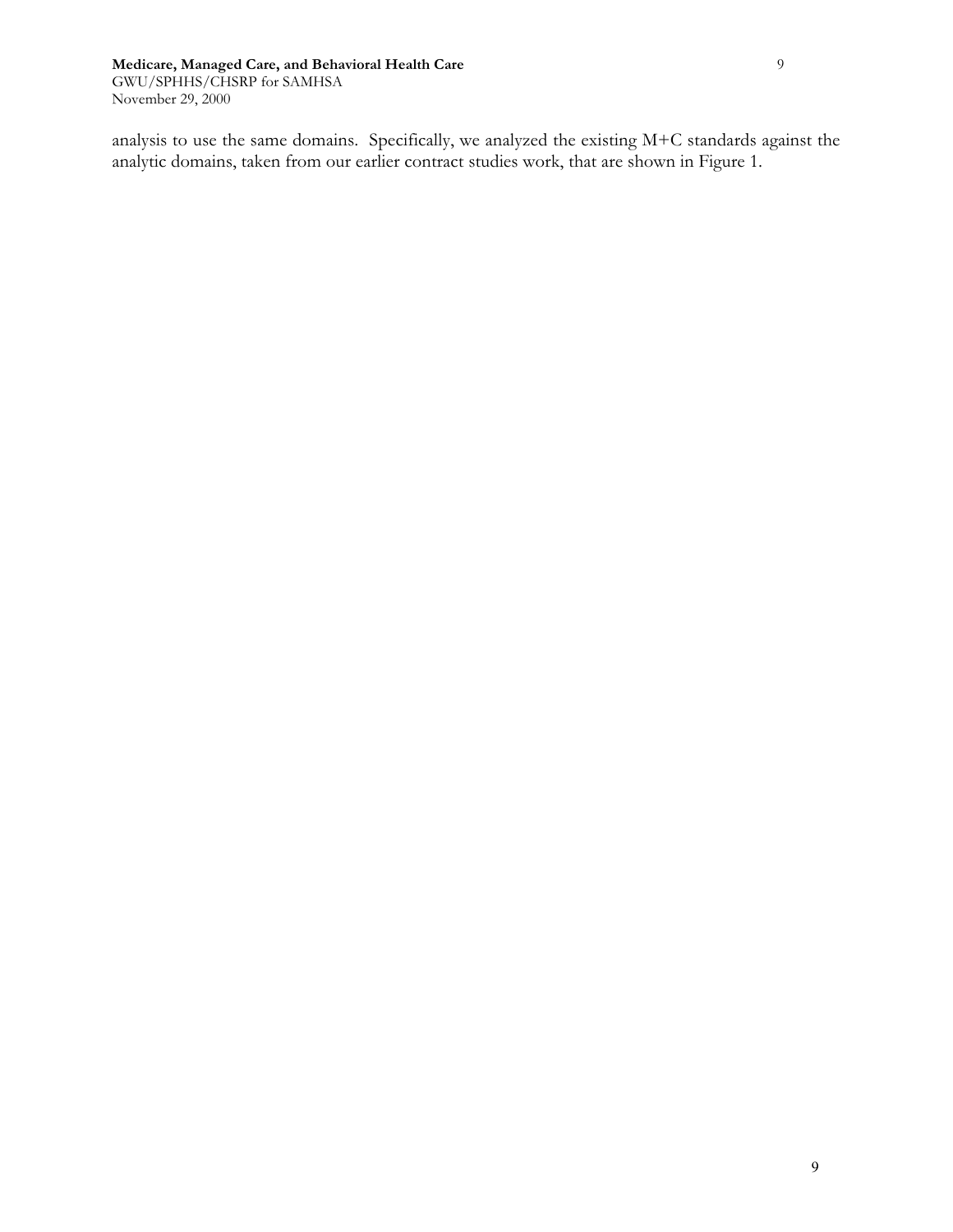# **Figure 1: Analytic Domains Under Medicare+Choice**

- *1. Disclosure and Enrollment*
	- Disclosure of information to prospective and current enrollees
	- $\blacksquare$  Enrollment safeguards
	- Anti-discrimination in enrollment
	- The discretion given to managed care organizations to seek the disenrollment of certain members

#### *2. Coverage*

- **Benefits**
- Coverage for emergency and urgent care services
- Coverage decision-making, including the standard of medical necessity and the use of evidence to guide treatment decisions
- *3. Provider network composition and capabilities*
	- Basic provider network standards
	- Standards for the selection of network providers
	- Network oversight standards

#### *4. Access*

- Geographic access
- Access timelines
- Access for persons with disabilities
- Cultural competence

*5. Quality improvement and performance measurement*

- **Clinical studies**
- Member experiences with care
- Oversight of utilization management activities

#### *Findings*

# Disclosure and Enrollment

#### *Disclosure of Information to Prospective Enrollees and Plan Members:*

Because even loosely structured managed care products can have a significant impact on a member's choice of providers and access to care, policy makers in recent years have placed a major emphasis on disclosure. For persons with significant illnesses and disabilities, disclosure of network specifications and access rules take on particular importance. The statute requires that prospective members receive "information comparing plan options" including information on benefits, premiums, the plan's service area, quality performance and supplemental benefits. In the case of benefits, plans must furnish information on covered items and services beyond those provided under the "original" Medicare program, beneficiary cost-sharing, maximum limits on out-of-pocket expenses (if any), the extent to which beneficiaries can obtain services from out-of-network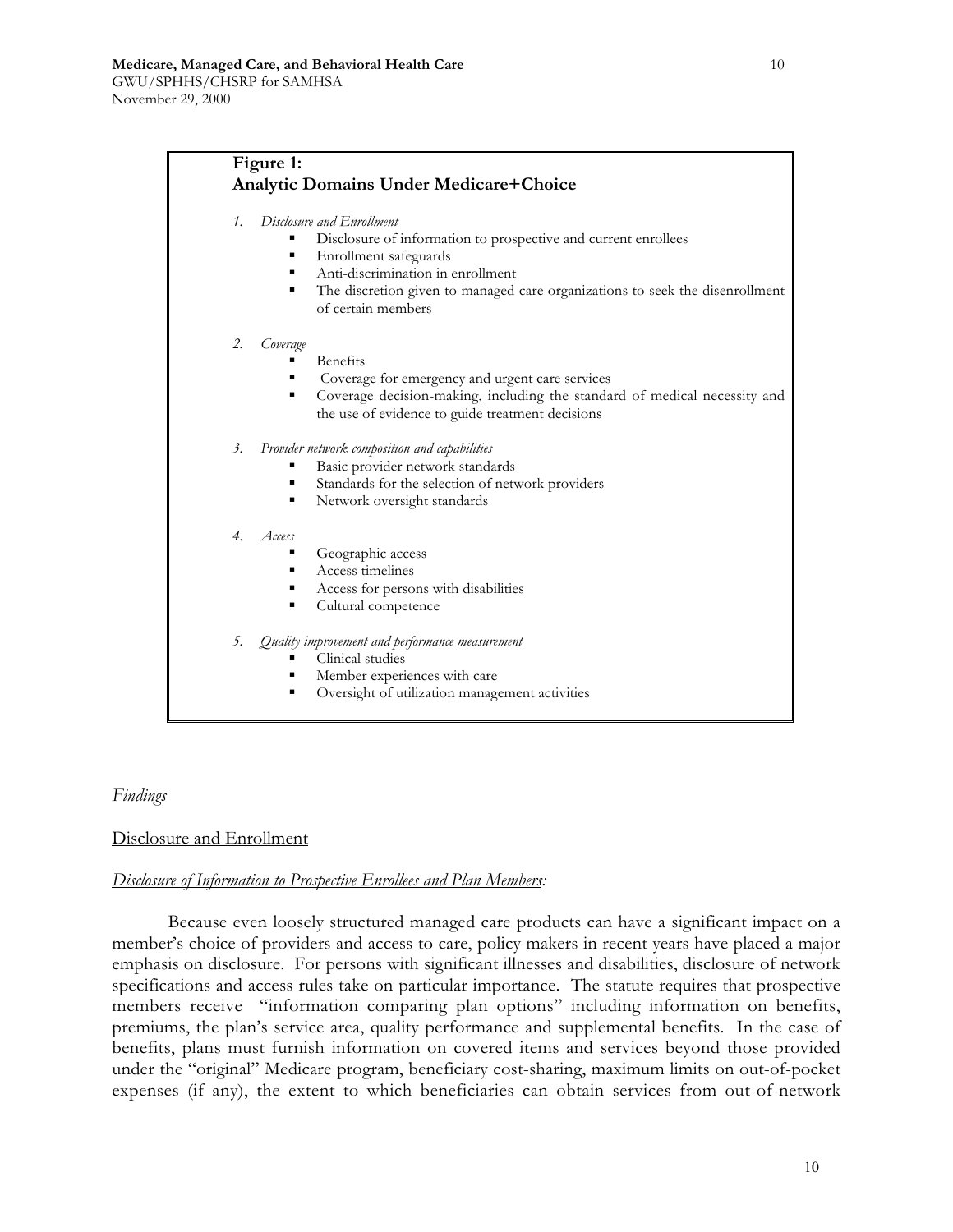providers, the extent to which enrollees may select among in-network providers; and the types of providers participating in the plan's network.<sup>32</sup> HCFA regulations track these statutory standards.<sup>33</sup>

Prospective enrollees thus would not be entitled to specific information regarding the extent to which specific treatments are offered (e.g., the nature of the plan's behavioral health program), nor are either prospective or actual members of a plan entitled to have access to the practice guidelines used by a company to make treatment decisions or structure its provider incentive systems for its network. Nor would prospective members be entitled to know if specific behavioral health providers are members of a particular network. While membership status for a particular provider could be gleaned from discussions with the provider prior to enrollment, a beneficiary probably would have no way of ascertaining the plan's overall behavioral health program.

Once enrolled, beneficiaries have the right to receive actual network information as well as information on general coverage and comparative plan information of the type available during the enrollment period. In addition, enrollees have the right to receive "upon request" certain "information on procedures used by the organization to control utilization of services and expenditures" as well as "an overall summary description as to the methods of compensation of participating physicians."**<sup>34</sup>** HCFA implementing regulations do not interpret these standards to include disclosure of information regarding practice guidelines, nor do the benefit disclosure regulations require disclosure upon request regarding specific practice guidelines.**<sup>35</sup>** Provider network disclosure regulations require plans to inform beneficiaries of the "number, mix and distribution" of health care providers in their networks, although the regulations do not require disclosure of the specialty status of particular providers.

#### *Anti-discrimination in Enrollment:*

The statute prohibits participating organizations from denying, limiting or conditioning the provision of coverage on the basis of factors that would be prohibited under provisions of the Public Health Service Act related to non-discrimination on the basis of health status or the anticipated need for health care.**<sup>36</sup>** Federal rules expand on this provision and prohibit discrimination on the basis of medical condition and specifically reference mental as well as physical conditions. The regulations also prohibit discrimination based on claims experience, receipt of health care, medical history, genetic information, and evidence of insurability. In addition, the rules specify that plans must be in compliance with the Americans with Disabilities Act and the Rehabilitation Act of 1973.**<sup>37</sup>**

#### *Disenrollment of Members:*

Federal regulations give M+C organizations broad discretion to disenroll members who engage in "disruptive behaviors."**<sup>38</sup>** The level of plan discretion to disenroll "disruptive" members is

<sup>32 §1851(</sup>e)(4) of the Social Security Act

<sup>33 42</sup> C.F.R. §422.64.

<sup>34 §1852(</sup>c) of the Social Security Act.

<sup>35 42</sup> C.F.R. §422.111(c).

<sup>36 §1852(</sup>b) of the Social Security Act.

<sup>37 42</sup> C.F.R. §422.110. For a discussion of the ADA in a managed care context see Double Issue Brief #5 & 6.

<sup>38 42</sup> C.F.R. §422.74(b)(ii).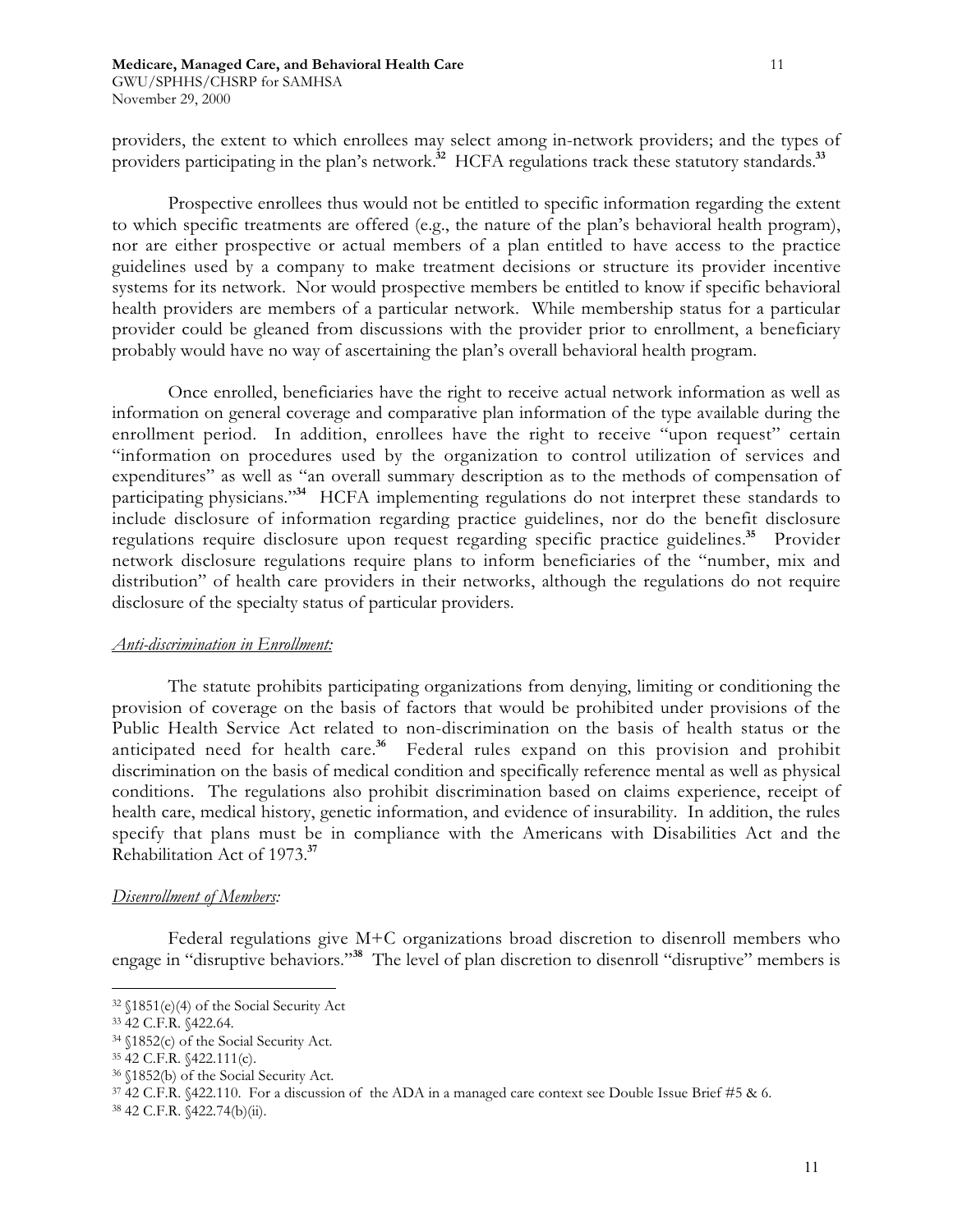broader than that allowed by many state Medicaid programs, which typically permit plans to request disenrollment in similar situations but not to take unilateral action.**<sup>39</sup>** Furthermore, the standard against which disruption is measured under M+C tends to be circular, and the beneficiary protections accorded individuals who have been disenrolled on this basis are more limited than those that would be available under Medicaid. Federal regulations specify that the "disruptive" standard is met if the

> *[… ] individual's behavior is disruptive [sic], unruly, abusive, or uncooperative to the extent that his or her continued enrollment in the plan seriously impairs the \*\*\* plan's ability for furnish services to either the particular individual or other individuals enrolled in the plan.*

While plans must "establish that the individual's behavior is not related to the use of medical services or diminished mental capacity,"**<sup>40</sup>** a disenrollment decision is not considered to be an "organization determination" under federal M+C rules. As a result, a member who is disenrolled for disruptive behavior has no right to an external review of a disenrollment decision based on disruption.

### *Minimum Enrollment Periods and Disenrollment for Cause:*

Consistent with Congressional interest in the development of a Medicare managed care system that more closely approximates that found in the private sector, the statute provides that beginning in FY 2003, M+C plan enrollees may switch plans or revert to the "original" Medicare program only once during an "open-season" period which by law lasts for the first three months of the enrollment year.**<sup>41</sup>** Beyond this point, the statute limits disenrollment to situations in which the member can demonstrate that among other matters, a plan "substantially violated" a "material provision" of its contract, including but not limited to a failure to provide timely medically necessary services or failure to provide services of adequate quality. HCFA regulations parallel the statute in this area and do not specify procedures to be followed in the case of beneficiaries with significant disabilities that limit their ability to seek a change in enrollment.

#### Benefits

Medicare managed care plans are required to offer the entire Medicare benefit package as a minimum floor for their Medicare products. As discussed above, this benefit package is very limited. Historically, however, the generous payment rates afforded to Medicare HMOs enabled them to augment the restrictive Medicare benefit package and thereby attract more beneficiaries to enroll. Indeed, enhanced benefits have been the major driver of HMO growth in Medicare. Typically this included coverage for most Medicare copayments and deductibles as well as prescription drug coverage and vision services.

Improved coverage for MI/AD services did not emerge as a significant supplemental benefit. However, with the increasing salience of drug therapies in the treatment of MI/AD, the

<sup>39</sup> *Negotiating the New Health System* (3rd edition). op. cit. Table 1.7.

<sup>40 42</sup> C.F.R. §422.74(d)(2).

<sup>41 §1851(</sup>e) of the Social Security Act.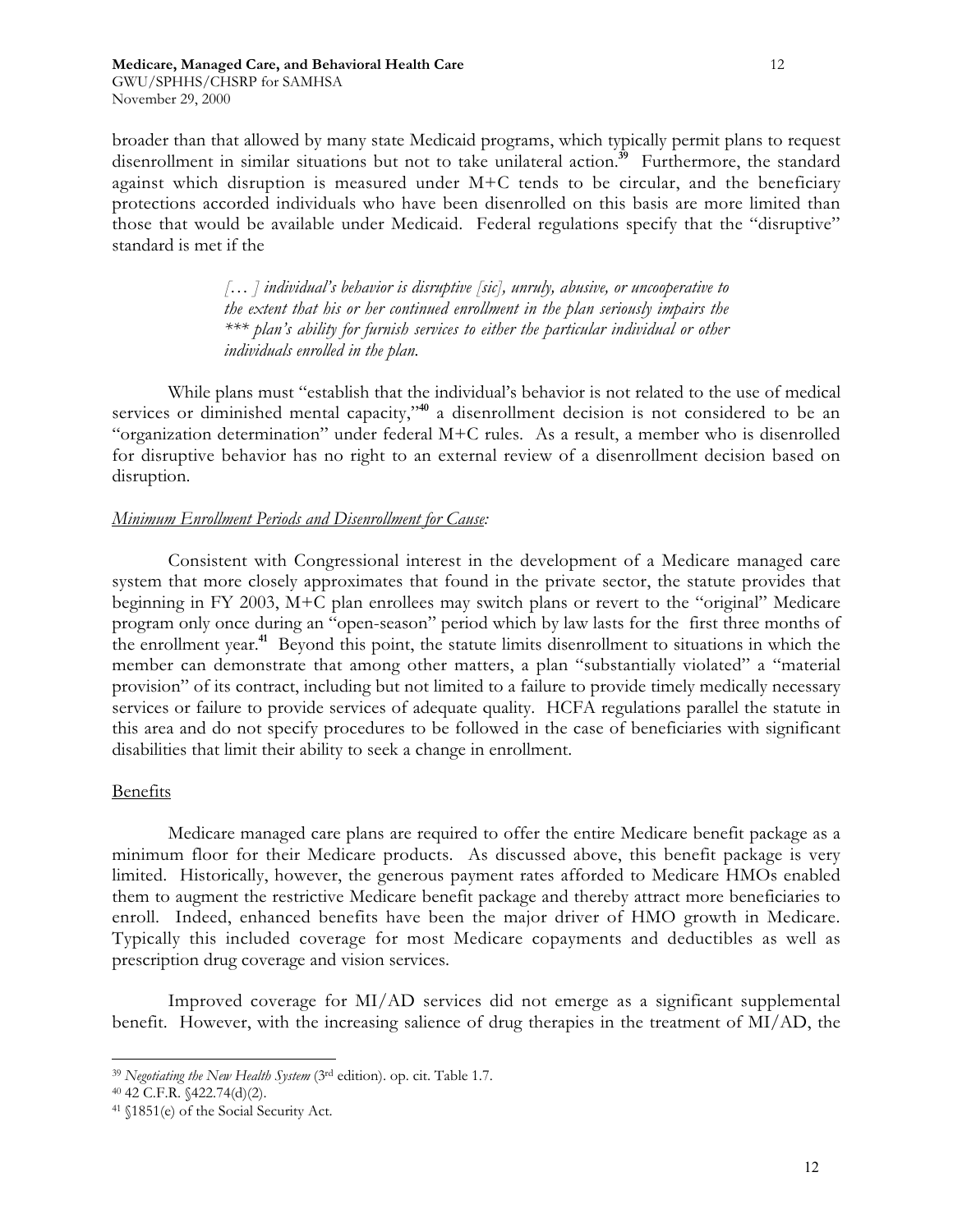ability to enroll in these plans provided an important avenue for drug coverage for moderate and lower-income beneficiaries. For the under-65 disabled population not eligible for Medicaid, these plans may have been the only source of prescription drug coverage since these individuals have not had access to more traditional forms of Medicare supplemental insurance (Medigap).**<sup>42</sup>**

As a result of the 1997 payment changes, Medicare managed care companies have significantly reduced prescription drug coverage, in some cases eliminating it altogether or charging much higher premiums. By 1999, 32 percent of M+C plans imposed \$500 limits on total prescription drug coverage.**<sup>43</sup>** Studies indicate that beneficiaries most likely to have health problems, particularly the under-65 disabled (a third of whom present significant MI/AD service needs) were most adversely affected by these changes.**<sup>44</sup>**

# Treatment and Coverage Decision-Making

As noted, the statute and implementing regulations provide that M+C products must offer the full benefit package offered under the Medicare program. As a result, the program's coverage standards and limitations and exclusions represent the minimum coverage standards for managed care entities. Furthermore, beyond coverage of a defined set of benefits, the statute and rules provide that HCFA's national coverage determinations (NCDs)<sup>45</sup> under the traditional program bind managed care companies, unless the agency determines that the national coverage determination meets the requirements for "significant costs" and thus does not have to be covered until the contract year in which the cost for the new coverage is included.<sup>46</sup> Finally,  $M+C$ organizations are bound by the decisions made by an external review entity under a Medicare coverage appeal as well. **<sup>47</sup>**

In sum, the traditional Medicare program serves as the legal coverage baseline for the M+C program. Because the traditional Medicare program serves as the legal baseline for M+C coverage, as in Medicaid, Medicare beneficiaries remain entitled up to the full level of their statutory coverage. Unlike Medicaid, however, HCFA does not have the discretion to negotiate contracts with managed care companies that set contractual coverage standards at less than the full Medicare benefit level (Medicaid agencies can elect to place only a subset of all Medicaid coverage into their contracts with

plans and the resulting net effects on enrollment among this population have not been analyzed.

 $42$  It is unclear how many beneficiaries with MI/AD were in fact attracted to plans to obtain prescription drug coverage. The effects of concerns about losing access to traditional providers in restricted networks as a disincentive to enroll in

<sup>43</sup> Marilyn Moon, "Medicare+Choice: An Evaluation of the Program," Oversight Hearing: House Commerce Committee Subcommittee on Health and Environment, 1999.

<sup>44</sup> MA Laschober and Patricia Newman, et al., " Medicare HMO Withdrawals: What Happened to Beneficiaries?" *Health Affairs*, Nov/Dec 1999.

<sup>45</sup> The NCD process is the formal process used by HCFA to decide when to add coverage under the law for an emerging treatment or procedure that previously was not recognized as qualified for coverage under basic program rules (e.g., a treatment, procedure or device that potentially falls into a coverage category but that was considered experimental or has just emerged in the market).

<sup>46 §1852(</sup>a)(5) of the Social Security Act; 42 C.F.R. §422.109. The rules offer two alternative tests of significance for the term "significant cost." The first would be \$100,000 for a single service in FY 1999, adjusted by a national growth factor in subsequent years. The second alternative test is whether the estimated cost of all Medicare services furnished nationwide as a result of the NCD in question would amount to at least 0.1% of the national standardized annual capitation rate multiplied by the total number of enrollees nationwide for the applicable calendar year. 42 C.F.R. §422.109(c).

<sup>&</sup>lt;sup>47</sup> See 42 C.F.R. §422.600 et seq. for external review standards.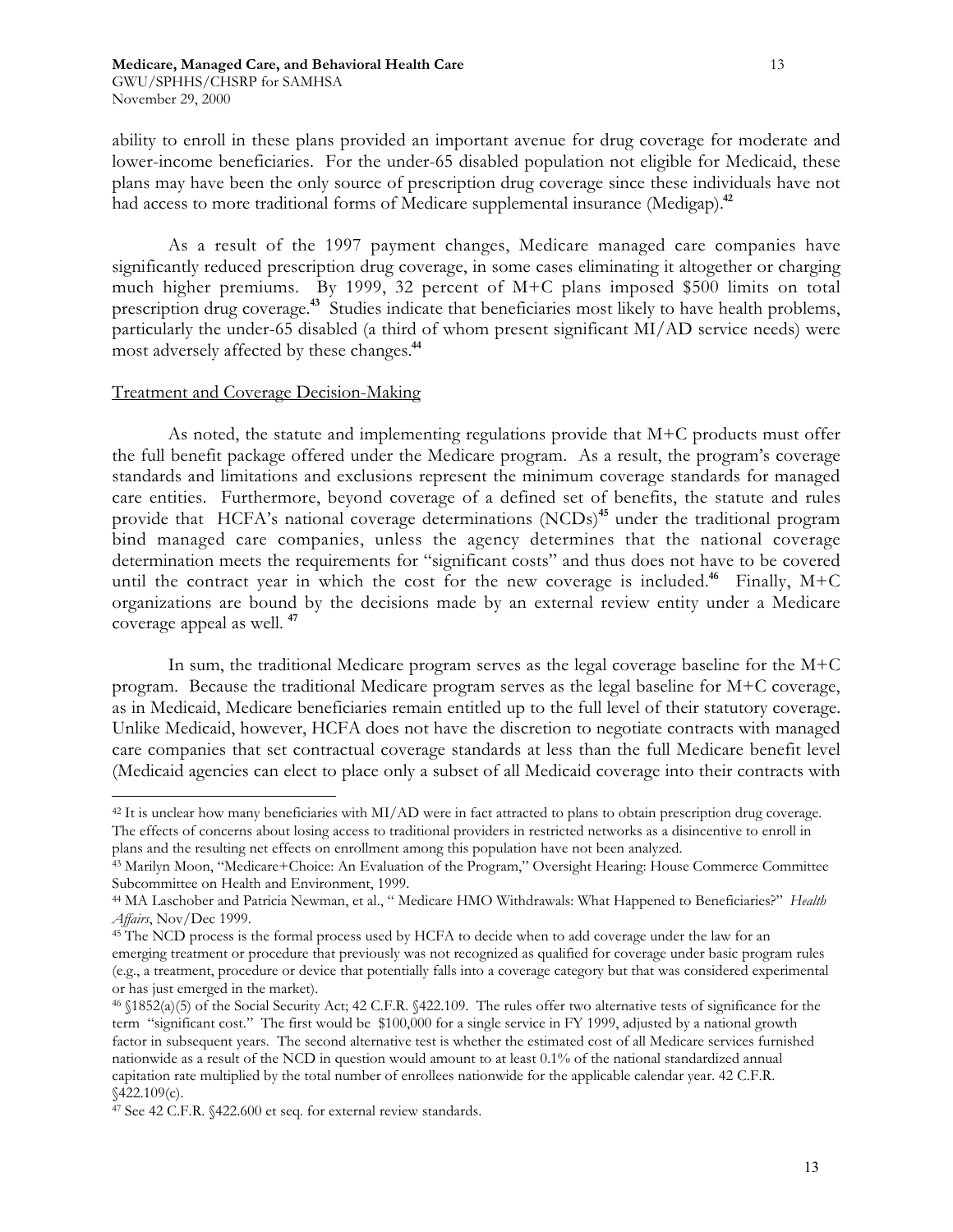MCOs). As a result, a M+C provider could not use practice guidelines that set coverage standards for MI/AD services at less than what the traditional program would require.

HCFA standards also speak to practice guidelines. As part of their overall relationship with providers, M+C organizations must use practice guidelines and utilization management guidelines that: 1) are based on reasonable medical evidence or a consensus of health professionals in the field; 2) "consider the needs" of the enrolled populations; 3) are developed in consultation with the network; and 4) are reviewed and updated periodically.**<sup>48</sup>**

At the same time, however, neither the statute nor the regulations set an evidentiary standard for companies to follow in making initial treatment and coverage determinations. This standard, which has evolved over the 35 years of Medicare's existence, essentially requires that coverage determinations be based on relevant and reliable evidence.**<sup>49</sup>** Nor, as noted, do the statute or regulations require companies to disclose the guidelines they use to make these determinations. Thus, while the traditional Medicare program would weigh evidence from the patient's medical record, the opinion of the treating physician, and other relevant and reliable evidence concerning the patient's condition or the known effects of certain treatments, the law does not expressly require companies to rely on the same range of evidence in making coverage determinations.

The absence of an evidentiary standard for initial determinations is important in light of evidence that managed care companies tend to use treatment guidelines that give at best limited consideration at the initial review stage to a patient's specific condition or the treating physician's own opinion.**<sup>50</sup>** Neither do the statute or regulations require a company to provide an enrollee with an explanation of the evidence that it considered in making its decision; a company's only obligation under the law is to provide an "understandable" explanation of "the specific reasons for denial."**<sup>51</sup>**

The lack of an evidentiary standard expressly tied to coverage and treatment decisions takes on greater importance in the case of Medicare beneficiaries with mental illness and addiction disorders, since their need for treatment for these conditions needs to be measured in light of their advanced age and disabilities and is more likely to co-exist with other physical health needs. Most mental illness treatment guidelines may be irrelevant to beneficiaries with co-occurring physical conditions and may be inappropriate and irrelevant when applied to patients of advanced age and frailer overall health status.

# Provider Network Composition and Capabilities:

The statute sets certain standards for the physician members of provider networks. The law prohibits the use of physician incentive plans that either directly or indirectly induce a physician or physician group to reduce or limit medically necessary services for any specific individual enrolled in the organization.**<sup>52</sup>** Federal law prohibits discrimination by M+C plans against classes of otherwise

<sup>48 42</sup> C.F.R. §422.200(b).

<sup>49</sup> *Law and the American Health Care System*, op. cit. Ch. 2(g); Ch. 4.

<sup>50</sup> *U.S. Healthcare, Inc. v. Bauman; Moscovitch v. Danbury Hospital;McGraw v. Prudential Insurance; McGraw v. Prudential Insurance.* 51 42 C.F.R. §422.568(d).

<sup>52 §1852(</sup>j)(4) of the Social Security Act.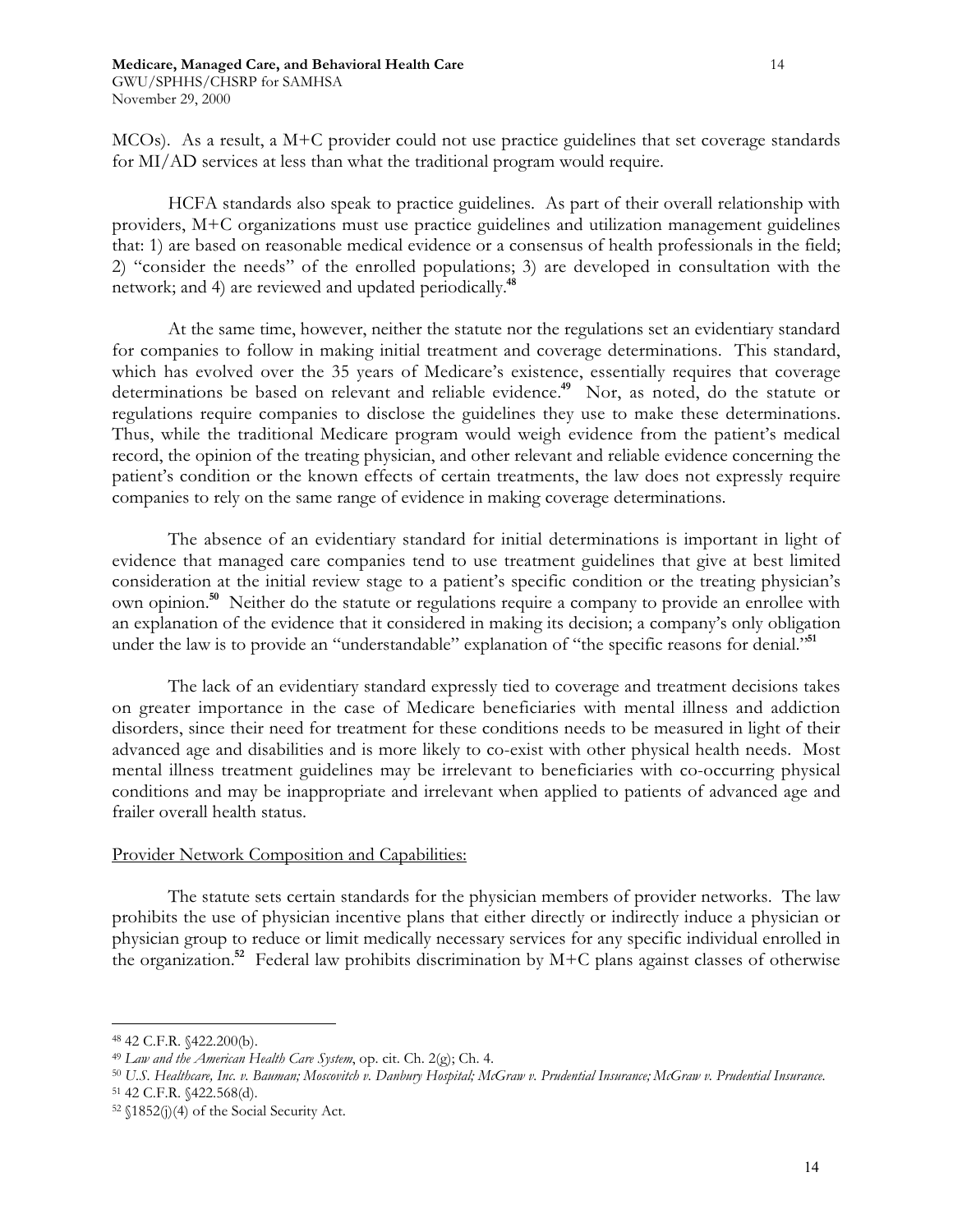qualified health providers,**<sup>53</sup>** but provides plans with broad authority to set network limits that are needed to maintain quality and control costs.**<sup>54</sup>**

Network participation standards must be reasonable and must include notice of the rules on participation, as well as notice of adverse participation decisions and an opportunity for appeal such decisions. M+C organizations must also consult with participating physicians regarding medical policy, management and quality procedures.**<sup>55</sup>** Nor do the statute or regulations prohibit contractors from reimbursing different classes of specialty providers differently.<sup>56</sup> HCFA regulatory standards essentially parallel these statutory requirements.<sup>57</sup> Neither the statute nor the regulations require companies to be able to demonstrate that their networks include health professionals who specialize in the treatment or management of certain conditions, nor do the rules contain a broader requirement that providers at least be experienced in the identification, treatment and management of individuals within the Medicare population who have mental illness or addiction disorders.

While federal law does not specify the use of experienced networks, the standards do require plans to maintain networks that are "sufficient to provide adequate access" to covered services to meet the needs of the population served. This requirement, however, does not prohibit plans from including providers only to the extent necessary to meet the needs of the plan's current enrollees, ensure quality and control costs. Therefore, historically low enrollment by those needing MI/AD services could justify formation of networks containing few MI/AD specialty providers. As a practical matter, a very limited number of such providers in a network could discourage enrollment by beneficiaries needing their services or make access to services more difficult once enrolled. **<sup>58</sup>**

On the other hand, contractors must have procedures that insure access to specialty care by providing the care or arranging for out-of-network care if the plan is unable to provide it,**<sup>59</sup>** as well as procedures to identify beneficiaries with serious and complex conditions, monitor their progress, and develop and implement treatment plans.**<sup>60</sup>** Contractors must provide or arrange for "necessary specialty care."<sup>61</sup> The regulations do not require plan networks to be able to demonstrate certain basic capabilities in the identification, treatment and management of conditions that are prevalent among the beneficiary population, nor do the regulations set forth an evidentiary standard regarding how a plan must measure whether the use of a specialist is warranted.

Efforts to define serious and complex conditions and arrive at  $M+C$  treatment paradigms particularly pertinent to beneficiaries with MI/AD and other chronic conditions remain unresolved. The recommendations of the Institute of Medicine (IOM) in this regard have not been adopted, and

<sup>53 §1852(</sup>b)(2) of the Social Security Act.

<sup>54</sup> Id.

<sup>55 §1852(</sup>j)(1) of the Social Security Act.

<sup>56</sup> Ibid.

<sup>57 42</sup> C.F.R. §§422.204 – 422.208

<sup>&</sup>lt;sup>58</sup> The avoidance of plans with inadequate networks for treating MI/AD by beneficiaries needing those services would operate to continue to justify the practice of excluding MI/AD providers from those networks based on insufficient enrollee need. The end result could be a much smaller array of reasonable choices for such beneficiaries and reduced access to whatever supplemental benefits continue to be offered.

<sup>59 42</sup> CFR 422.112 (a)(1).

<sup>60 42</sup> C.F.R. §422.112(a)(4).

<sup>61 42</sup> C.F.R. §422. 112(a)(3).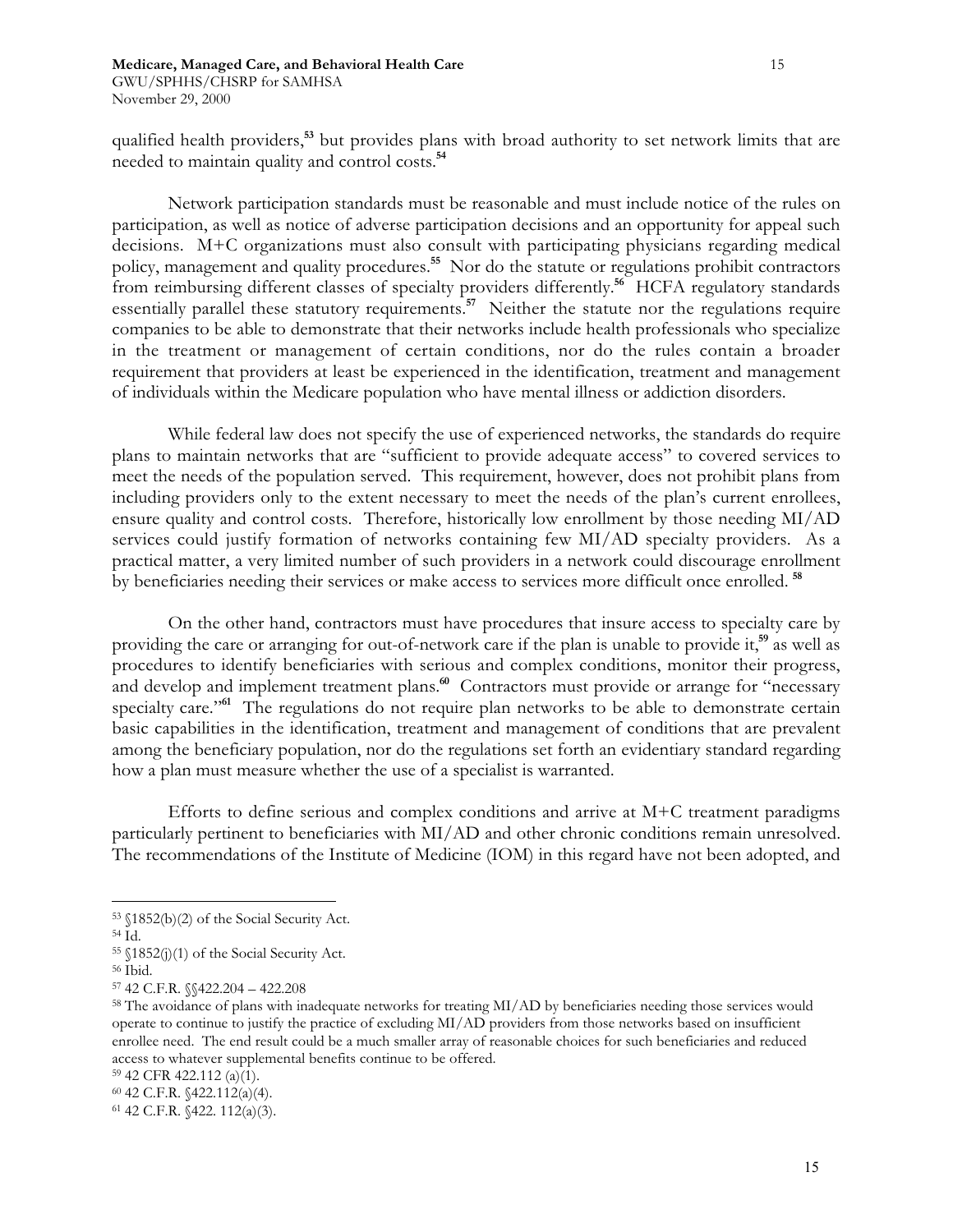#### **Medicare, Managed Care, and Behavioral Health Care** 16

GWU/SPHHS/CHSRP for SAMHSA November 29, 2000

managed care organizations await further guidance in a forthcoming HCFA operational policy letter.**<sup>62</sup>**

#### Access to Services

Beyond the general question of provider network size, composition and capabilities lie other questions of access, specifically measurements of time and geographic access as well as the fundamental question of cultural competence in the case of enrollees who are members of racial or ethnic minority groups. Federal regulations require access to covered care on a 24-hour-per-day, 7 day-per-week basis and provide that plans furnish care in a culturally competent fashion that meets the needs of persons with limited English proficiency.**<sup>63</sup>** Both emergency and urgent care must be furnished without regard to prior authorization or provider network affiliation.**<sup>64</sup>** At the same time, the statutory definition of an emergency condition triggering plan coverage is broad, covering conditions that would cause serious jeopardy to health of an individual or the health of a pregnant woman or her unborn child, serious impairment to bodily functions, or serious dysfunction to any bodily organ or part. **<sup>65</sup>** There is no specific direction regarding behavioral health emergencies.

#### Quality Management and Improvement:

HCFA regulations provide broad directives on quality improvement programs. Contractors must conduct performance improvement projects that achieve "through ongoing measurement and intervention" a "demonstrable and sustained improvement in significant aspects of clinical care and non-clinical areas that can be expected to have a favorable effect on health outcomes." Plans must have clinical quality improvement projects that include clinical areas related to "the prevention and care of acute and chronic conditions" and "high risk services."**<sup>66</sup>** Projects also must measure the adequacy of the complaint, grievance and appeal procedures. No regulation specifically requires quality improvement projects to reflect both physical and mental health conditions.

# **Conclusions and Implications**

Policy development and program practice surrounding the use of managed care in Medicare can be expected to continue to develop in the coming years as a result of an aging population and accompanying cost containment pressures, an increasing level of experience with managed care among retired persons, and advances in health care quality management and improvement that support stronger emphasis on service integration. At the same time, and for many of the same reasons that have driven the Medicaid managed care experience, policy makers will find that developing and operating managed care systems for the Medicare population necessitates design and administration considerations not present in an employee benefit context.

 $62$  The IOM defines a serious and complex condition as "one that is persistent and substantially disabling or lifethreatening that requires treatments and services across a variety of domains of care to ensure the best possible outcomes for each unique patient or member." *See* Summary and Explanation accompanying issuance of 42 CFR 112, June 16, 2000.

<sup>63 42</sup> C.F.R. §422.112(a).

<sup>64 42</sup> C.F.R. §422.112(c).

<sup>&</sup>lt;sup>65</sup> Section of the Social Security Act. .

<sup>66 42</sup> C.F.R. §422.152(d).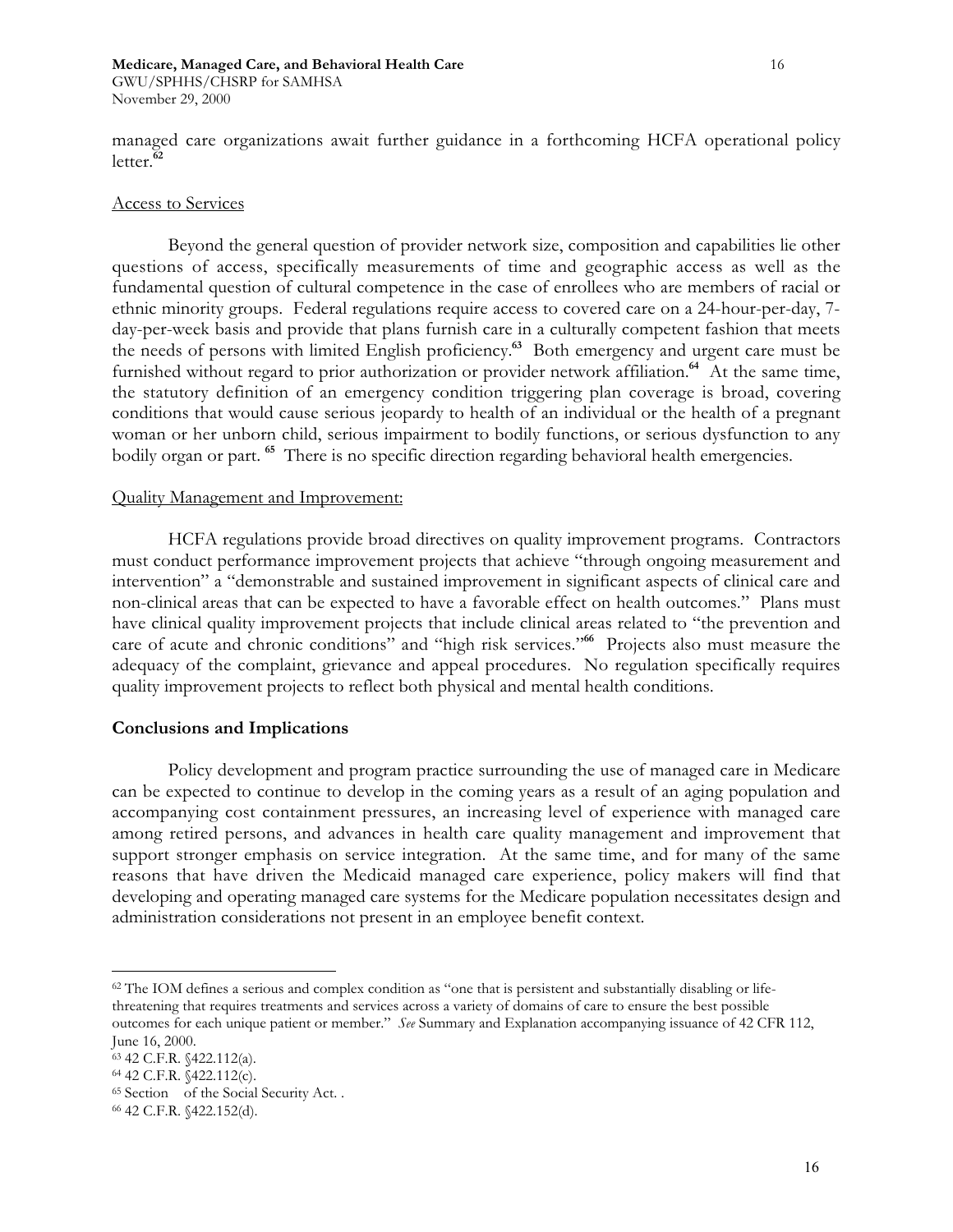In an employee benefit context and under current law, employers are free to negotiate with health care companies for product designs that tailor covered treatments to industry-developed standards of practice and purchasers' cost expectations. This means that standards of treatment coverage can be fixed and irrebuttable and can be shielded from challenges by individual members for whom the standards are insufficient.<sup>67</sup>

In the case of Medicare and Medicaid however, eligible persons are statutorily entitled not only to certain classes of benefits but also to a standard of coverage that measures the availability of covered benefits in accordance with the individual medical circumstances of a case. Conclusive presumptions regarding when otherwise covered treatments and services will or will not be made available to enrollees are not permitted; coverage must be based on a level of medical evidence that meets standards of due process.

The use of individualized standards to determine coverage may be the most fundamental legal distinction between publicly and privately sponsored managed care products since it creates significant limits on companies' ability to standardize their practice guidelines and treatment decisions. But beyond this legal limit on company discretion in the case of Medicare and Medicaid managed care products, there are other enormous differences that make the development of managed care products difficult.

The biggest difference relates to the nature of program enrollees themselves. Like Medicaid beneficiaries, Medicare beneficiaries are in significantly poorer health than the working population and their costs may be less predictable. Furthermore, there is a relative absence of practice guidelines for patients with multiple and serious health conditions that have been tested and found both reliable and relevant. As a result, cost containment is difficult to achieve, as is the standardization of practice and practice measurement . In the case of an industry as complex as managed care, this sea of "moving parts" makes designing products difficult especially for a member population that is for the most part still without managed care enrollment experience.

Companies can best navigate this complex situation if they confine their enrollment to the youngest and healthiest beneficiaries whose individual health needs are the least likely to press the limits of product design. At the same time, managed care products -- i.e., products that integrate coverage and care into single contractual arrangements that give contractors the discretion to allocate resources and manage resource consumption -- cannot be expected to grow (whether on a voluntary or mandatory basis) unless the products can demonstrate their appropriateness for populations that consume higher levels of care. Mental illness and addiction disorders, two highly prevalent and little understood conditions among older beneficiaries and those with disabilities, represent an important test of the managed care model.

The findings from this analysis suggest that in order to accommodate managed care for Medicare beneficiaries with mental illness and addiction disorders, several types of policy actions are needed. Some relate to program design while others relate to plan administration and oversight. Finally, some of the issues raised in this analysis go to the design of the underlying Medicare program itself.

<sup>67</sup> *Jones v. Kodak.*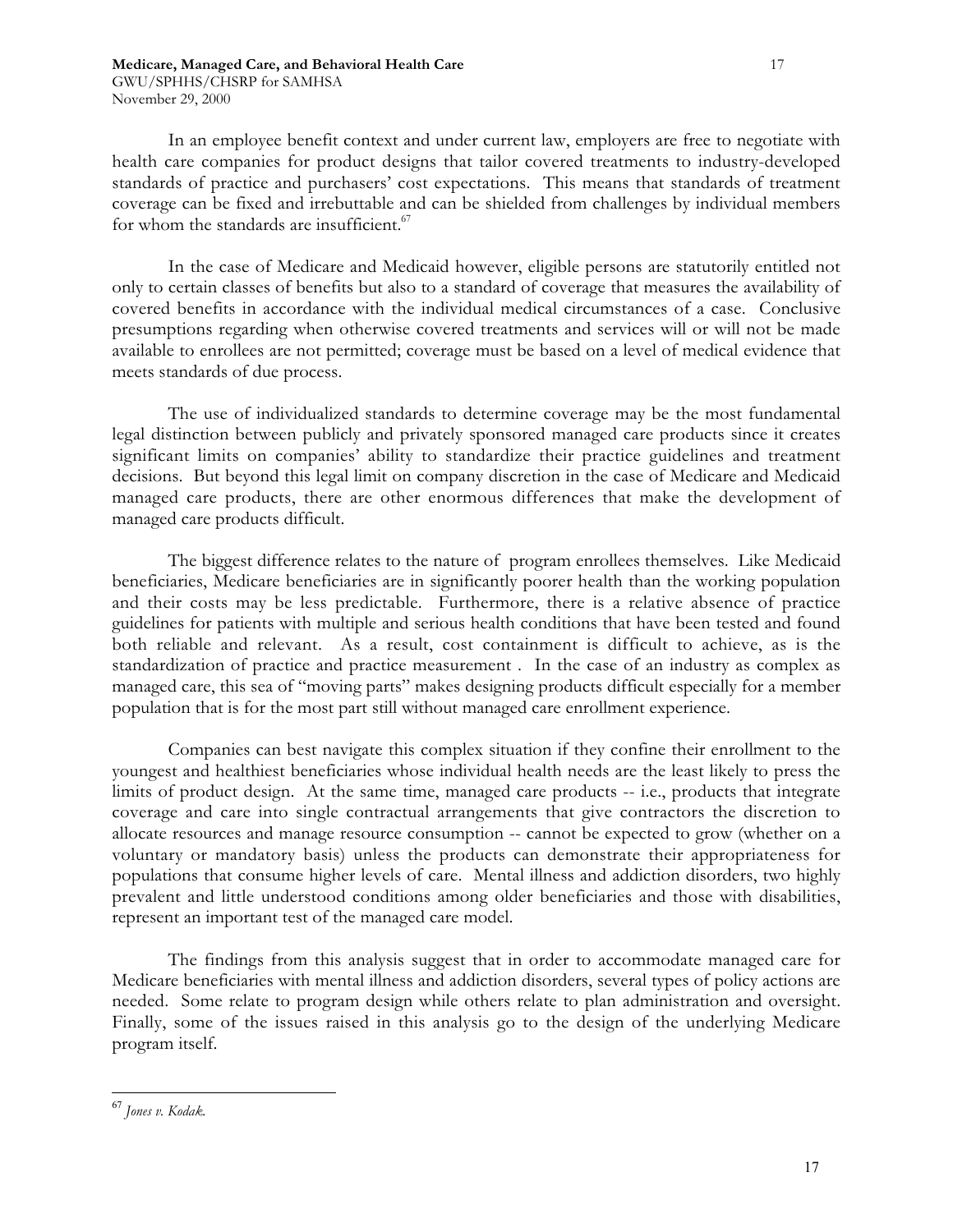#### Managed Care Design

In several respects, the design elements of the M+C program as set forth in the statute and implementing regulatory conditions of participation, work against persons with mental illness and addiction disorders. These design limitations could significantly and adversely affect the accessibility and quality of managed care for persons with mental illness and addiction disorders.

First, existing standards give plans the discretion to unilaterally disenroll persons for "disruptive" conduct without any external appeal, with the burden of proof against disenrollment essentially placed on the member. Since persons with mental illness and addiction may be at greater risk for being labeled as disruptive, this autonomy could have a serious impact on their enrollment. It is a level of autonomy that is lacking in Medicaid managed care. Furthermore, this discretion appears to be inconsistent with Title III of the Americans with Disabilities Act, which identifies health care providers as places of public accommodation and therefore obligated to make reasonable accommodations for persons with disabilities.**<sup>68</sup>** Accordingly, the burden of demonstrating that an accommodation would require a fundamental alteration should fall to the company; a member with mental illness should not be obligated to demonstrate that accommodating mental illness is a reasonable matter.

A second limitation in design relates to defined enrollment periods and disenrollment for cause. By adopting a minimum enrollment requirement, 1997 amendments seek to move Medicare toward commercial practice of open enrollment followed by a mandatory enrollment period. This may make sense in the redesign of Medicare to favor a more managed care oriented environment. At the same time, the implementation of the minimum enrollment period standard flags the need for certain additional safeguards where the cause of the request is allegations of inadequate care or under-service in the case of an enrollee with disabilities. Performance measures that specifically identify such requests and ensure that managed care organizations undertake corrective reviews would be one way to address the issue. In addition, more basic protections may be required where the allegation concerns a level of under-service that could affect a patient's health or safety. Finally, more detailed disenrollment request procedures may be necessary to ensure an expedited process when medically warranted and appropriate assistance for individuals whose disability limits their capacity to assemble the information needed to document their request.

A third limit in design is the absence of requirements related to the use of experienced networks. It is understandable perhaps that neither Congress nor HCFA is willing to identify the precise types of specialists who must be in a managed care network. But there is strong evidence from various health fields showing better outcomes among patients who are cared for by providers with specific areas of relevant experience. Given the evidence of difficulties in identifying, treating and managing mental illness and addiction disorders in older Americans, a sensible requirement might be for an experienced network, with definitions of what constitutes experience that are broad enough to permit the use of experienced providers on either a direct or consultative basis as the specific facts of a case and circumstances surrounding care dictate.

<sup>68</sup> Rosenbaum, S., Teitelbaum, J. and Silverstein, R. (1999). Double Issue Brief #5 & 6: "The Americans with Disabilities Act: Implications for Managed Care for Persons with Mental Illness and Addiction Disorders." Available at: http://www.gwhealthpolicy.org.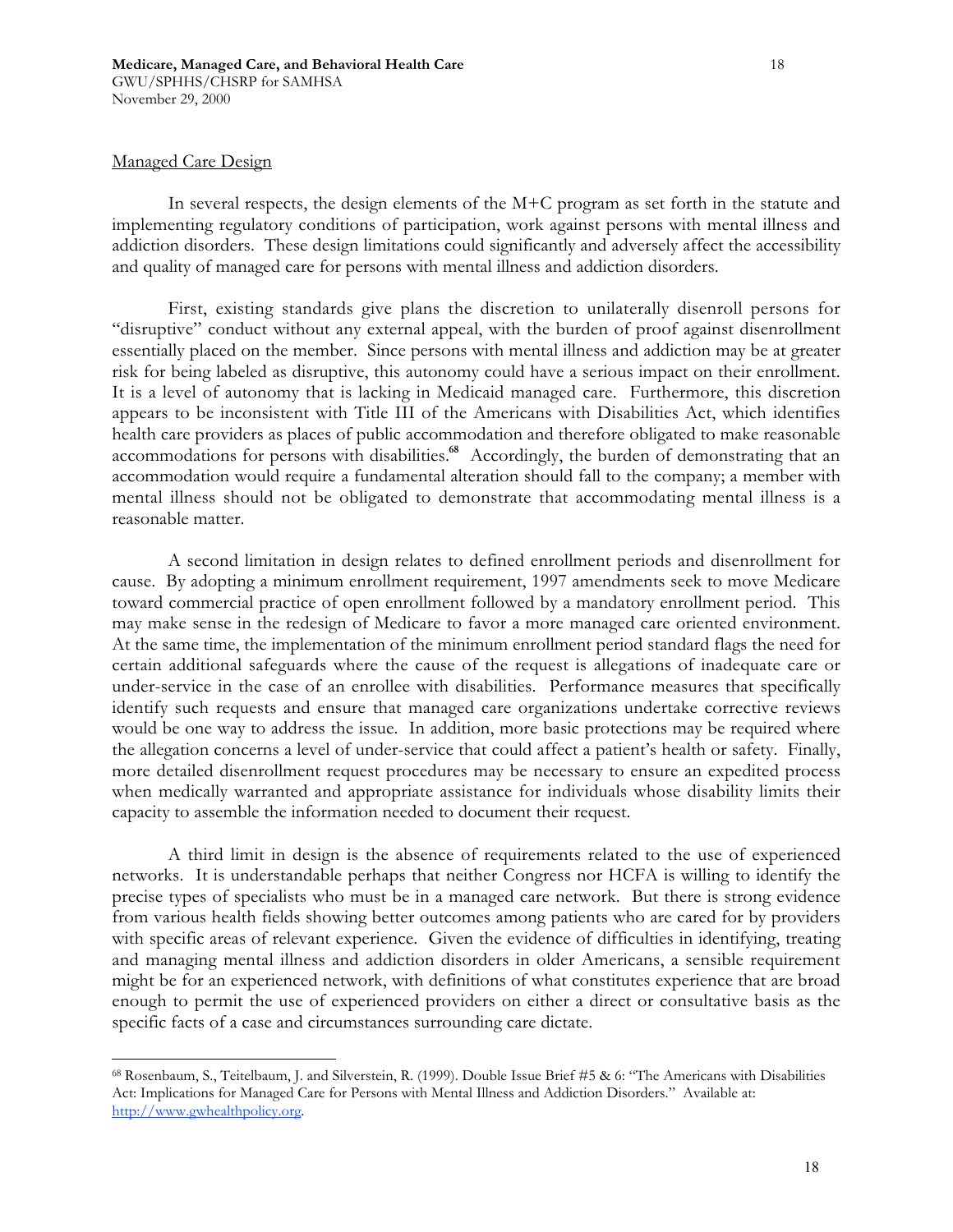A fourth limit is the absence of disclosure and medical evidence standards that ensure that the only guidelines that are used to guide treatment and coverage decisions are ones that are relevant to the population at hand and sufficiently reliable through research to be reasonable in their application. In view of the difficulties associated with diagnosing and treating mental illness and addiction in older persons and the unique circumstances that may surround the management of persons who are disabled by mental illness (as is the case with many SSDI beneficiaries), it would appear important that programs allow the use of treatment guidelines only to the extent that they are relevant and reliable for the covered population, and even then, only if disclosed. This is as true for guidelines related to physical health problems as for mental health treatment.

#### Administration of M+C

Many of the statutory and regulatory standards governing the M+C program appear to be sufficiently broad as a threshold matter to ensure basic legal protections. The major issue is the development of performance measurements that are designed to determine adherence to these standards in a mental illness and addiction disorder context. Because of the difficulties associated with diagnosing and treating MI/AD in older adults as well as the inherent under-financing problem where Medicare coverage of mental illness is concerned, the development of MI/AD-specific performance measurement standards would appear to be especially important in the case of quality improvement activities (e.g., MI/AD-specific clinical studies and analyses of the performance of other phases of company operations), network sufficiency and compliance with access standards, complaint and grievance evaluations, and performance in areas such as the management of emergency and urgent health problems.

In this context, collaboration around ADA measurements of managed care sufficiency in the context of members with disabilities would appear to be especially important. Currently there are no specific standards that identify the reasonable accommodations that M+C plans would be expected to make to demonstrate compliance with the ADA, even though compliance with the ADA is a basic condition of participation under the rules. Since it is very difficult for companies to know if they have achieved compliance with a broadly remedial statute that has no specific standards for measuring compliance in specific contexts, the development of compliance guidelines by HCFA, the HHS Office for Civil Rights, and SAMHSA would appear particularly warranted.

# Fundamental Structural Reforms

Underlying the managed care-specific issues that arise in a Medicare analysis in the context of mental illness and addiction disorders are the fundamental limitations of the program itself. As long as coverage is more restrictive in the area of mental illness and addiction disorders, the resources to more adequately manage these conditions will also be lacking. In the pre-1997 period, when Medicare payments may have been overly generous in relation to the cost of care, these restrictions may not have posed quite as serious a problem as they do in the post-BBA environment, where significant limits on per capita payment levels now have been imposed.

As part of a Medicare modernization effort, consideration thus should be given not only to the addition of better coverage of services such as outpatient prescription drugs, but also to the achievement of parity within Medicare, an advance that has been brought to other forms of